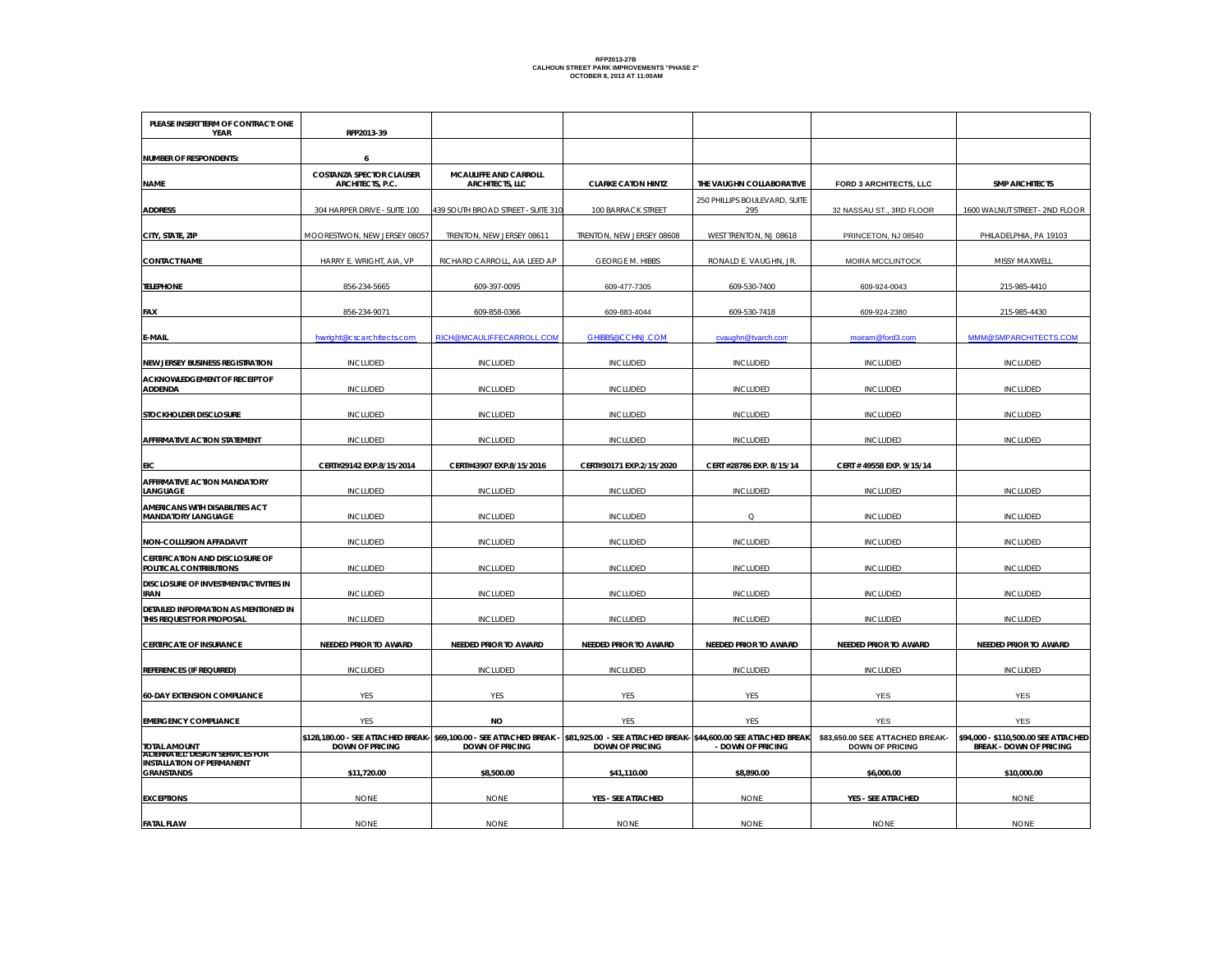

#### PROPOSAL FORM

#### **PROPOSAL**

The undersigned respondent declares that he/she has read the Notice of Request for Proposal, Instructions to Respondents, Affidavits and Scope of Services, Requirements, Evaluation Criteria attached, that he/she has determined the conditions affecting the proposal agrees, if this proposal is accepted, to furnish and deliver the following:

(SIGNATURE BY AUTHORIZED REPRESENTATIVE)

The undersigned is a Corporation, Partnership or Individual under the laws of the State of

having its principal office at 304 Harper Drive, Suite 100, Moorestown, NJ 08057 New Jersey

| <b>COMPANY:</b>   | Costanza Spector Clauser Architects, P.C. |
|-------------------|-------------------------------------------|
| ADDRESS:          | 304 Harper Drive, Suite 100               |
|                   | Moorestown, New Jersey 08057              |
| FED. ID No.:      | 22-2880182                                |
| NAME:             | Harry E. Wright, AIA, Vice President      |
| <b>TELEPHONE:</b> | 856-234-5665                              |
| FAX:              | 856-234-9071                              |
| E-MAIL:           | hwright@cscarchitects.com                 |
| DATE:             | October 8, 2013                           |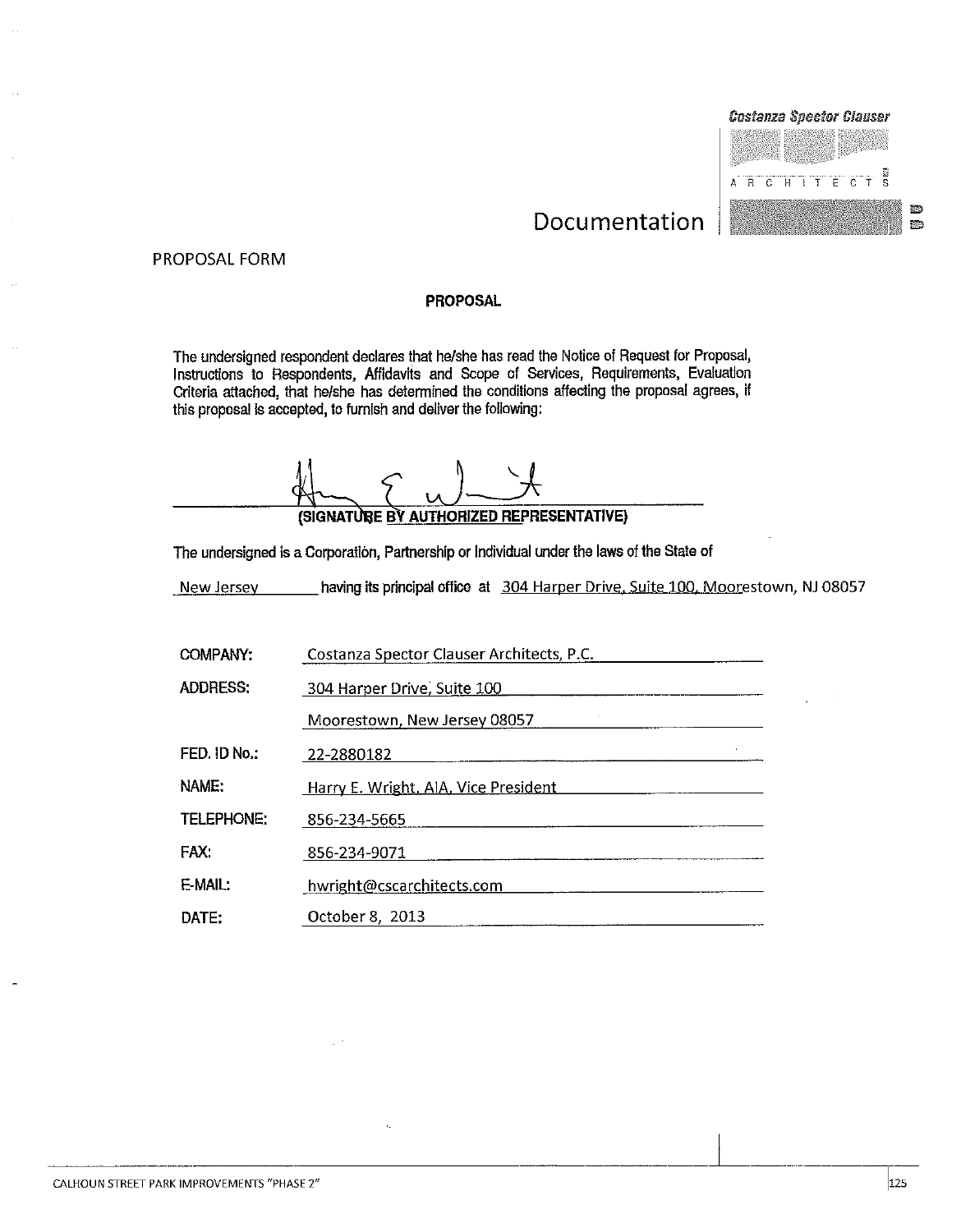

PRICE FORM

#### **Price Form**

#### **Architectural Services**

#### **Calhoun Street Park Improvements** "Phase 2" 1424 New Willow Street **Trenton, New Jersey**

An Officer of the Respondent Firm must sign and date this Price Form and return with the proposal.

| Description                                                                                                                                                                         | Unit      | Qty. | Unit price (\$) | Total $(\$ ) |
|-------------------------------------------------------------------------------------------------------------------------------------------------------------------------------------|-----------|------|-----------------|--------------|
| General Requirements and Task Item 1<br>Architectural Design Services: including<br>Schematic Design Phase, Design<br>Development Phase, Construction<br>Documents and Bid Support. | LS        |      |                 | \$119,180.00 |
| Task Item 2: Construction Phase Support<br>Services                                                                                                                                 | <b>HR</b> | 60   | \$150.00/HR     | \$9,000.00   |

\* Number in this cell excludes Alternate 1 provided on the following page.

On the lines below, insert the Total Price for the entire Scope of Work including General Requirements, Architectural Design Services (including Schematic Design Phase, Design Development Phase, Construction Document Phase and Bid Support), and Construction **Phase Support Services.** 

One Hundred Twenty-eight Thousand One Hundred Eighty Dollars

**Total Amount in words** 

\$128,180.00 \$

**Total Amount in numbers**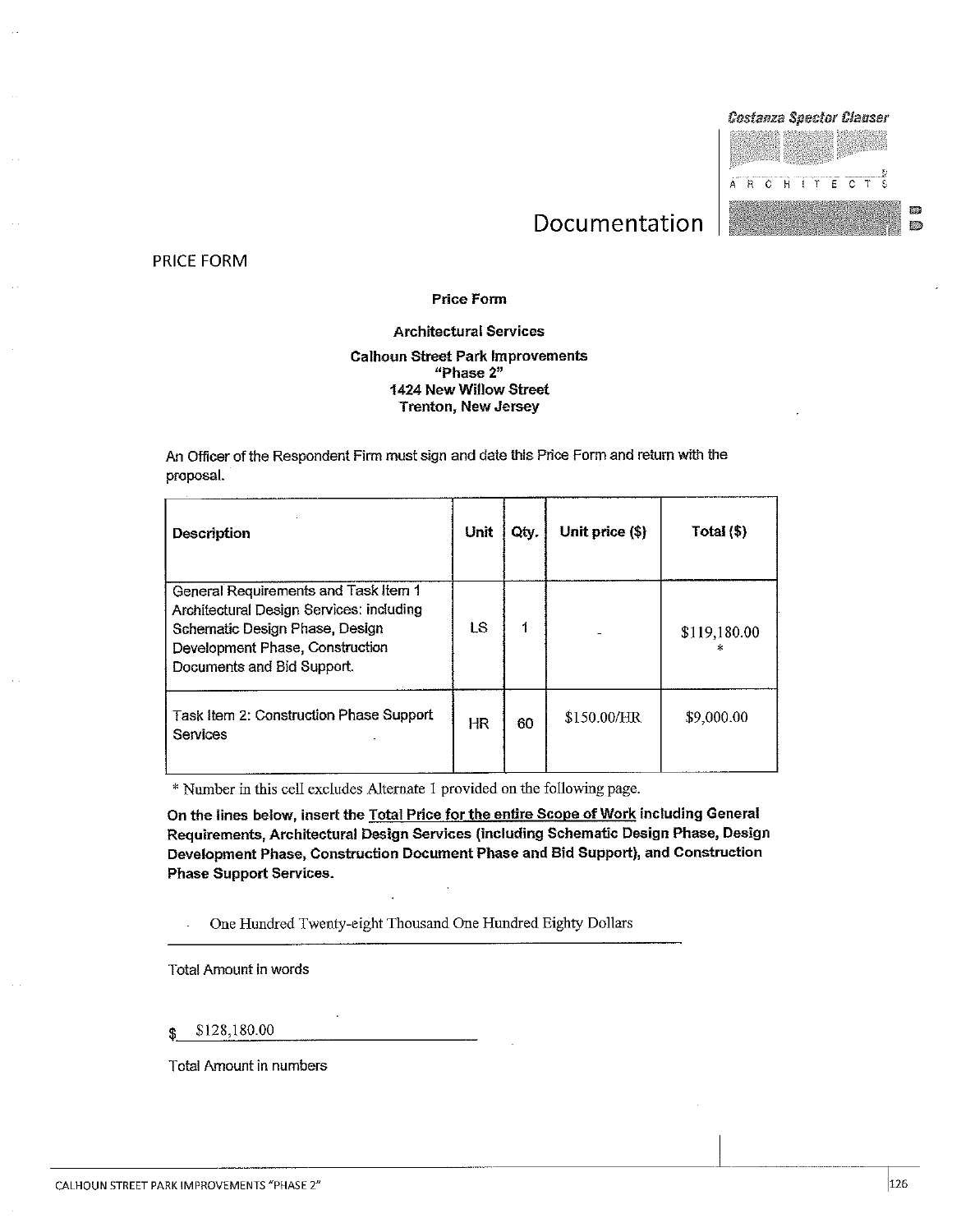#### PRICE FORM

#### **Alternates**

| <b>Description</b>                                                        | Unit | Qty. | Unit price (\$)          | Total (\$)  |
|---------------------------------------------------------------------------|------|------|--------------------------|-------------|
| Alternate 1: Design Services for Installation<br>of Permanent Grandstands | LS   |      | $\overline{\phantom{0}}$ | \$11,720.00 |

#### On the lines below, insert the Total Price for Alternate 1

Eleven Thousand Seven Hundred Twenty Dollars

**Total Amount in words** 

 $$11,720.00$ 

Total Amount in numbers

The undersigned proposes to furnish and deliver the above goods/services pursuant to the RFP and made part hereof. The price provided in the Price Form shall include all equipment, materials, supplies, labor, subcontractor's fees, per diem, overhead, insurance, profit, taxes, shipping fees, warranties, submittal preparations, conformance with health and safety protocols, compliance with all regulations and other incidentals required to complete the Work as described in the Scope of Services.

Costanza Spector Clauser Architects, P.C. 22-2880182 Company Federal ID# 304 Harper Drive, Suite 100, Moorestown, New Jersey 08057

Address

Signature of Authorized Agent

Harry E. Wright, AIA

Print Name



家の

要ね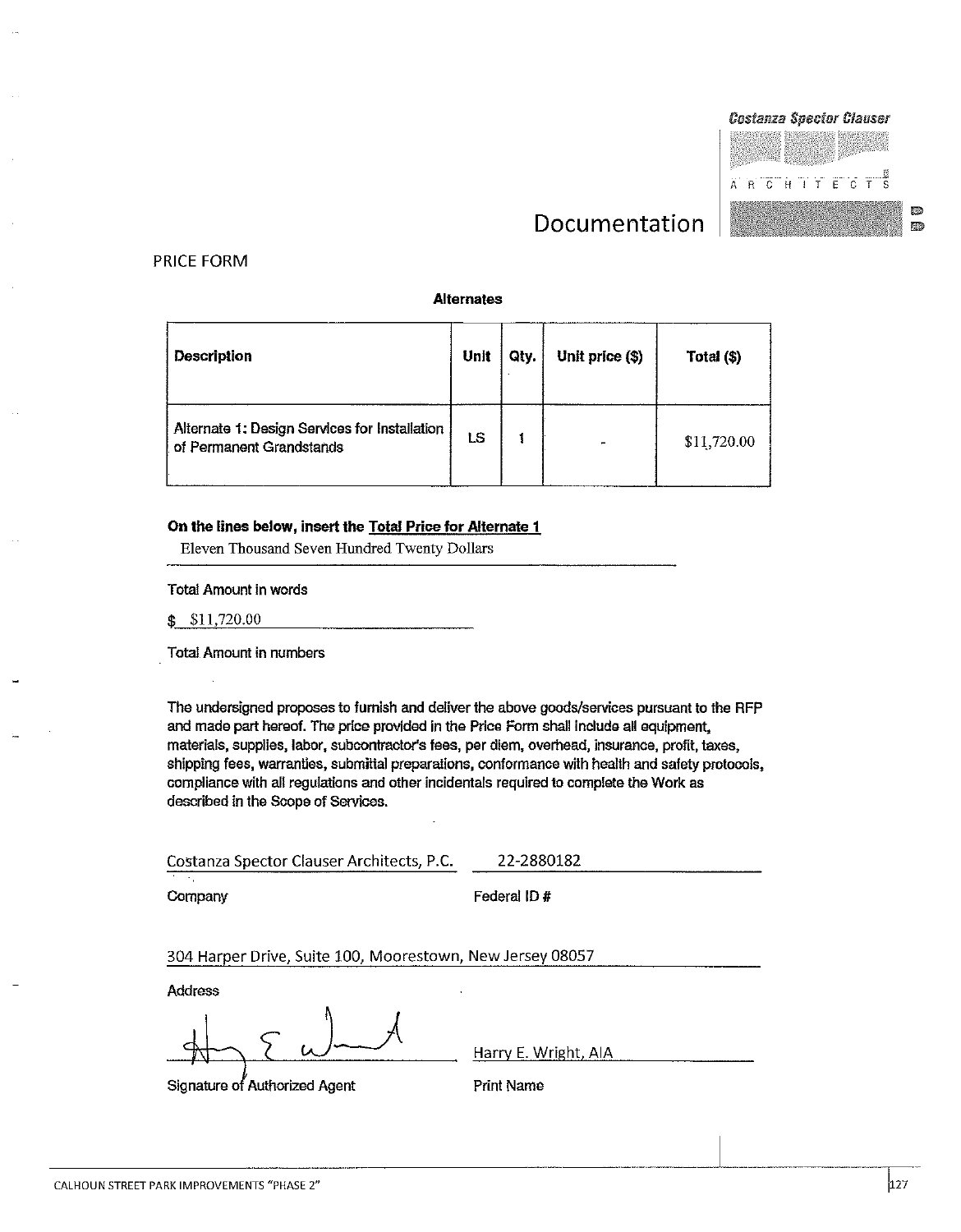and the company

#### PRICE FORM

Title

Vice President

October 8, 2013

Date

856-234-5665

hwright@cscarchitects.com

Telephone Number

E-mail Address



ø

Ø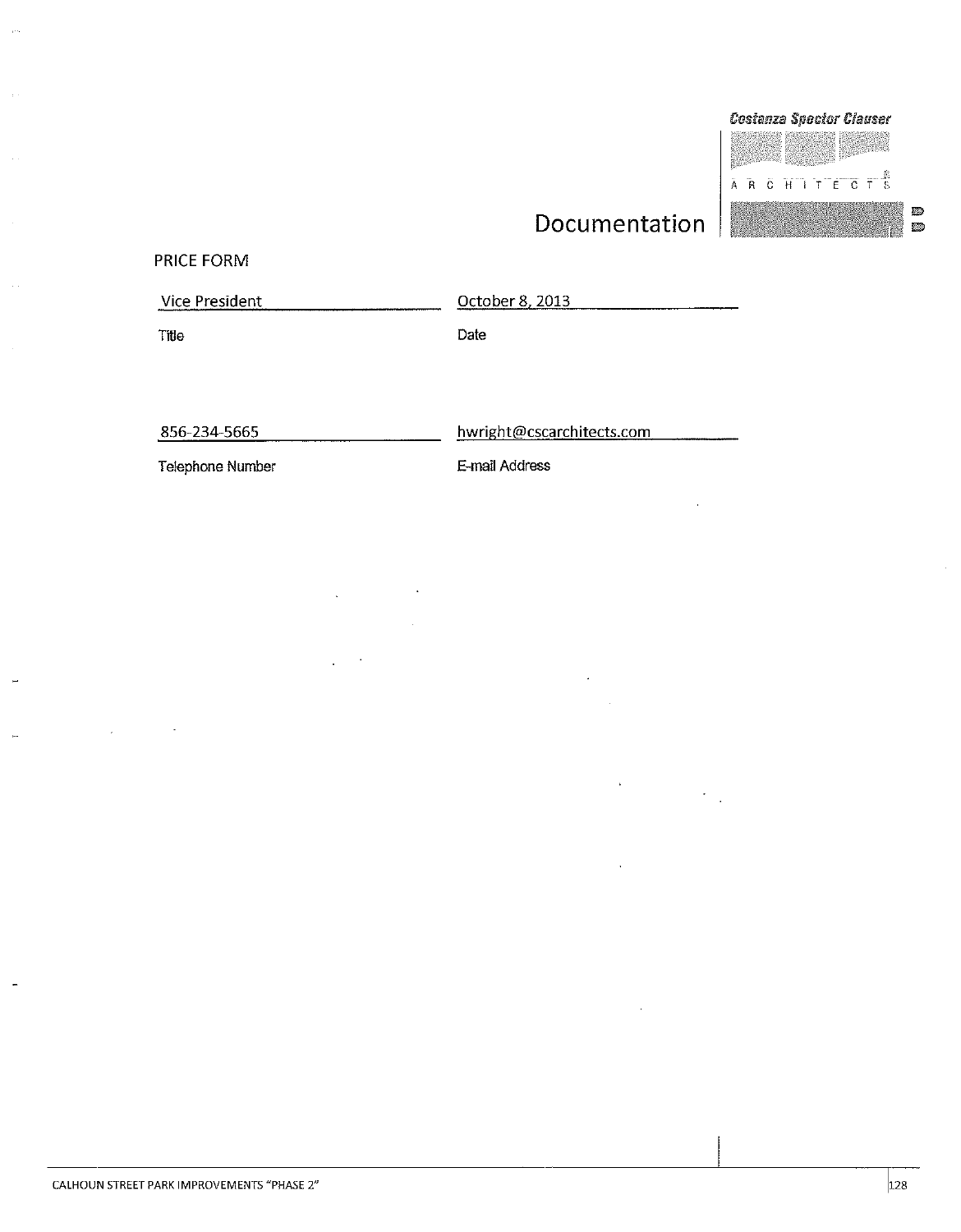#### **PROPOSAL**

 $\hat{Y}_T$ 

The undersigned respondent declares that he/she has read the Notice of Request for Proposal. Instructions to Respondents, Affidavits and Scope of Services, Requirements, Evaluation Criteria attached, that he/she has determined the conditions affecting the proposal agrees, if this proposal is accepted, to furnish and deliver the following:

dse

## (SIGNATURE BY AUTHORIZED REPRESENTATIVE)

The undersigned is a Corporation, Partnership or Individual under the laws of the State of

 $\rm\,M$ having its principal office at 439 S Broad Street, Trenton, NJ

| McAuliffe + Carroll Architects, LLC |
|-------------------------------------|
| 439 S Broad Street                  |
| Suite 310 Trenton NJ 08611          |
| 261497730/000                       |
| Richard Carroll, AIA LEED AP        |
| 609 397 0095                        |
| 609 858 0366                        |
| rich@mcauliffecarroll.com           |
| 9/24/13                             |
|                                     |

f  $\mathcal{C}$ 

Č  $\ell^{\prime}$ €  $\ell^-$ 

 $\epsilon^{\rm eff}$  :

 $\ell^{\rm c}$  $\hat{\epsilon}$ 

 $\xi^{\mu\nu}$  :

 $\ell'$ 

 $\ell^{\prime}$  $\mathcal{C}$ €  $\hat{\ell}$ 

 $\epsilon$ 

ť Č

€  $\bar{\ell}^{\bar{c}}$ 

€  $\mathcal{L}$  $\mathcal{C}_{\mathcal{C}}$  $\mathcal{C}$  $\mathcal{C}$ 

€ ť

€

¢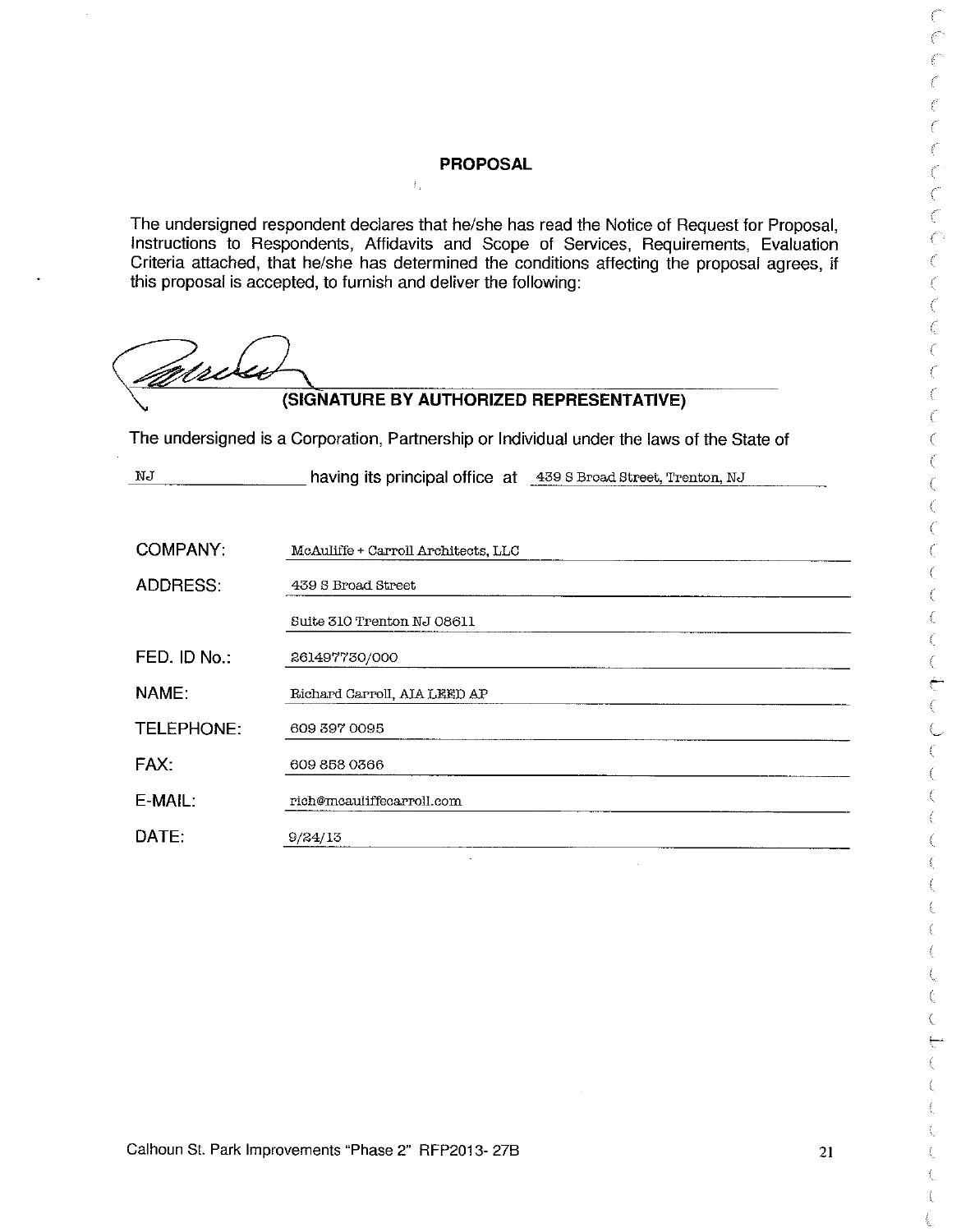#### **Price Form**

#### **Architectural Services**

#### **Calhoun Street Park Improvements** "Phase 2" 1424 New Willow Street **Trenton, New Jersey**

An Officer of the Respondent Firm must sign and date this Price Form and return with the proposal.

| <b>Description</b>                                                                                                                                                                  | Unit      | Qty. | Unit price (\$) | Total (\$) |
|-------------------------------------------------------------------------------------------------------------------------------------------------------------------------------------|-----------|------|-----------------|------------|
| General Requirements and Task Item 1<br>Architectural Design Services: including<br>Schematic Design Phase, Design<br>Development Phase, Construction<br>Documents and Bid Support. | LS        | 1    | \$61,000        | \$61,000   |
| Task Item 2: Construction Phase Support<br><b>Services</b>                                                                                                                          | <b>HR</b> | 60   | \$135.00        | \$8,100    |

On the lines below, insert the Total Price for the entire Scope of Work including General Requirements, Architectural Design Services (including Schematic Design Phase, Design Development Phase, Construction Document Phase and Bid Support), and Construction **Phase Support Services.** 

Sixty Nine Thousand One Hundred Dollars

**Total Amount in words** 

 $$69,100.00$ 

**Total Amount in numbers**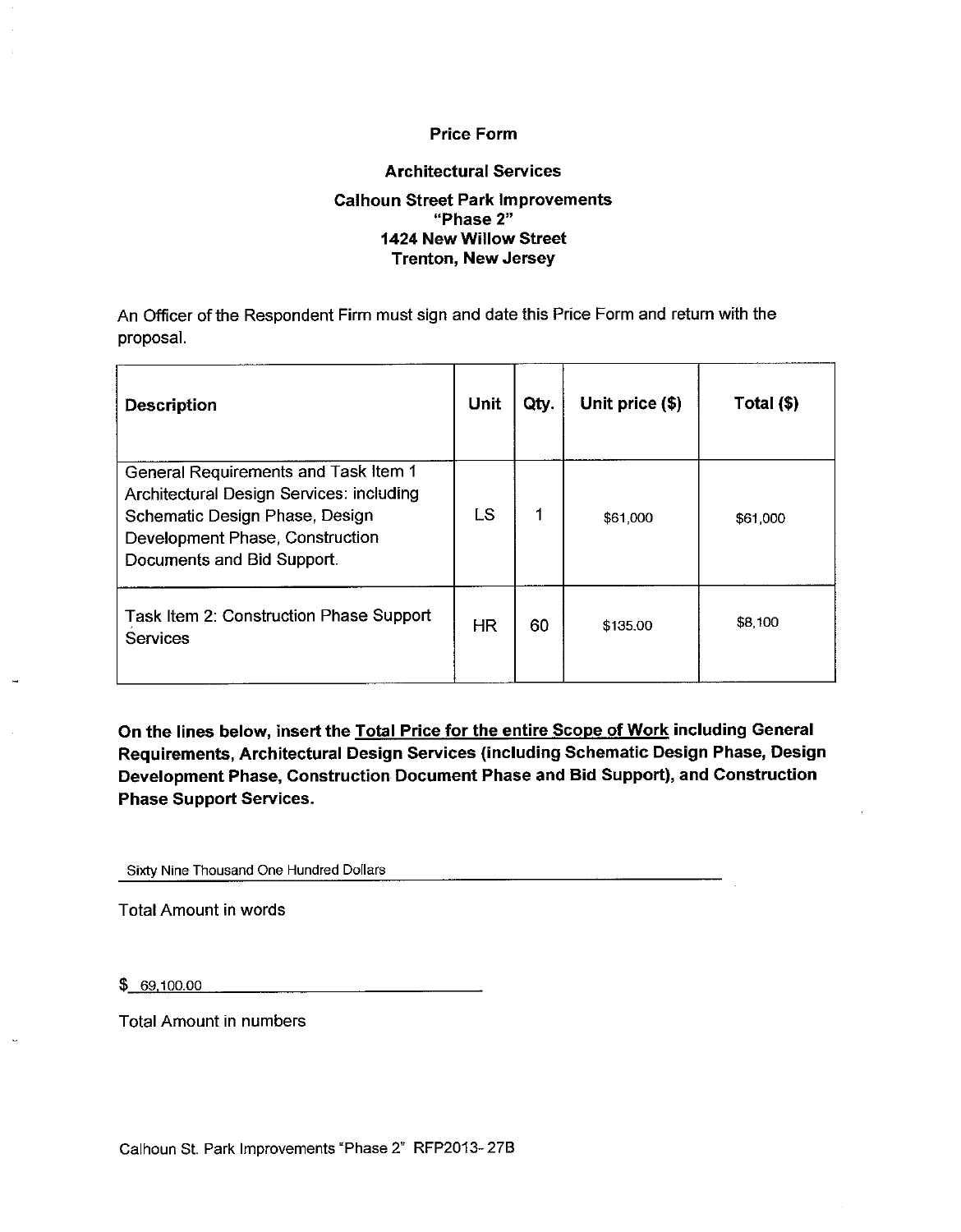#### **Alternates**

| Description                                                               | <b>Unit</b> | Qty. | Unit price (\$) | Total $($)$        |
|---------------------------------------------------------------------------|-------------|------|-----------------|--------------------|
| Alternate 1: Design Services for Installation<br>of Permanent Grandstands | LS          |      | \$8500.00       | \$8500.00<br>the F |

On the lines below, insert the Total Price for Alternate 1

感教。 Eight thousand five hundred dollars

**Total Amount in words** 

 $$8,500.00$ 

Total Amount in numbers

The undersigned proposes to furnish and deliver the above goods/services pursuant to the RFP and made part hereof. The price provided in the Price Form shall include all equipment, materials, supplies, labor, subcontractor's fees, per diem, overhead, insurance, profit, taxes, shipping fees, warranties, submittal preparations, conformance with health and safety protocols, compliance with all regulations and other incidentals required to complete the Work as described in the Scope of Services.

McAuliffe + Carroll Architects, LLC

261497730/000

Company

Federal ID#

439 S Broad St, Suite 310, Trenton NJ 08611

Address

Signature of Authorized Agent

Richard Carroll

**Print Name**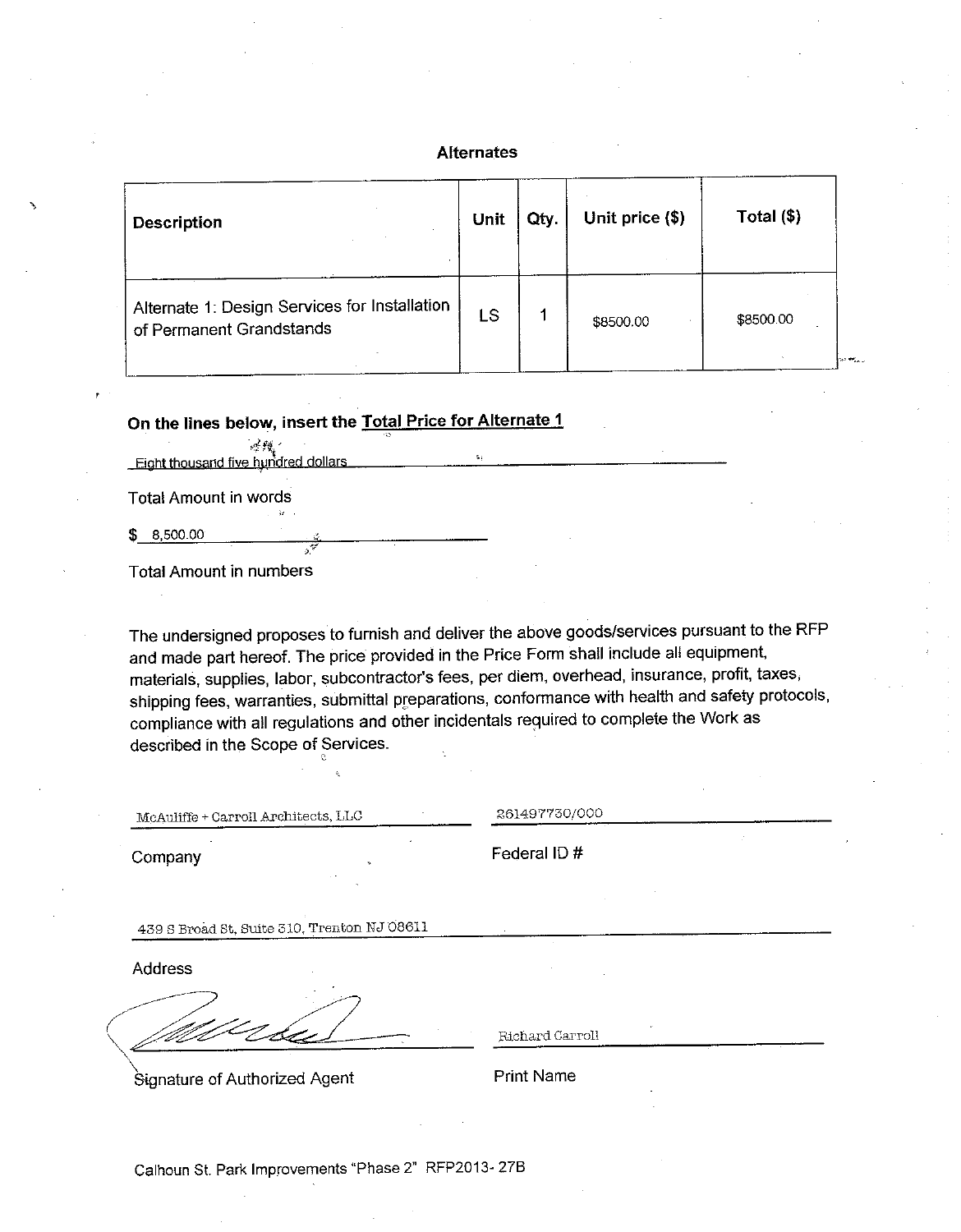#### **Professional Fees**

|            |                                                                     | Unit      | Quantity | <b>Unit Price</b> | <b>TOTAL</b> |
|------------|---------------------------------------------------------------------|-----------|----------|-------------------|--------------|
| Task 1     | <b>Architectural Design Services</b>                                | <b>LS</b> |          | \$61,000.00       | \$61,000.00  |
| Task 2     | <b>Construction Phase Services</b>                                  | HR        | 60       | \$135.00          | \$8,100.00   |
| Alt. No. 1 | Design Services for Installation of Permanent<br><b>Grandstands</b> | LS        |          | \$8,500.00        | \$8,500.00   |

**Fee Clarifications** 

#### **Clarifications**

1. This fee schedule corresponds to the official PRICE FORM provided by the City and is supplementary to it. Signed original Price Form is located in Appendix.

#### **Hourly Rate Schedule**

2013-14 hourly rates for McAuliffe + Carroll Architects: Principal, \$185; Project Manager, \$155; Staff Architect, \$115; Intern Architect, \$80 and Support Staff, \$70. Consultant rates are listed separately.

#### **Reimbursable Expenses**

Reimbursable Expenses are separate and in addition to the fees and are invoiced at a multiple of 1.2 times direct cost. Ordinary expenses such as postage, telephone and fax communications, and office supplies shall be included in the proposal fee. Reimbursable Expenses include:

- 1. Expenses of transportation in connection with the Project, including subway, bus, taxi, etc., living expenses in connection with out-of-town travel, long distance communications; and fees paid for securing approval of authorities having jurisdiction over the project.
- 2. Use of all automobiles if required will be invoiced at the rate of \$0.50 per mile.
- $3.$ Expenses of reproductions, handling of drawings, specifications and other documents, including reproductions for the office use of the Architect and the Consultants.
- 4. Expenses of messenger services and/or overnight delivery.
- 5. Expenses of data processing and photographic reproduction for project use.
- 6. Expenses of renderings, models and mock-ups approved by Client.
- 7. Consultants outside of the proposed project team.

Printing costs on bond paper are: B&W- 8 1/2" x 11"- \$1.00, 11" x 17"- \$3.00, 18" x  $24" - $6.00$ ,  $24" \times 36" - $11.00$ .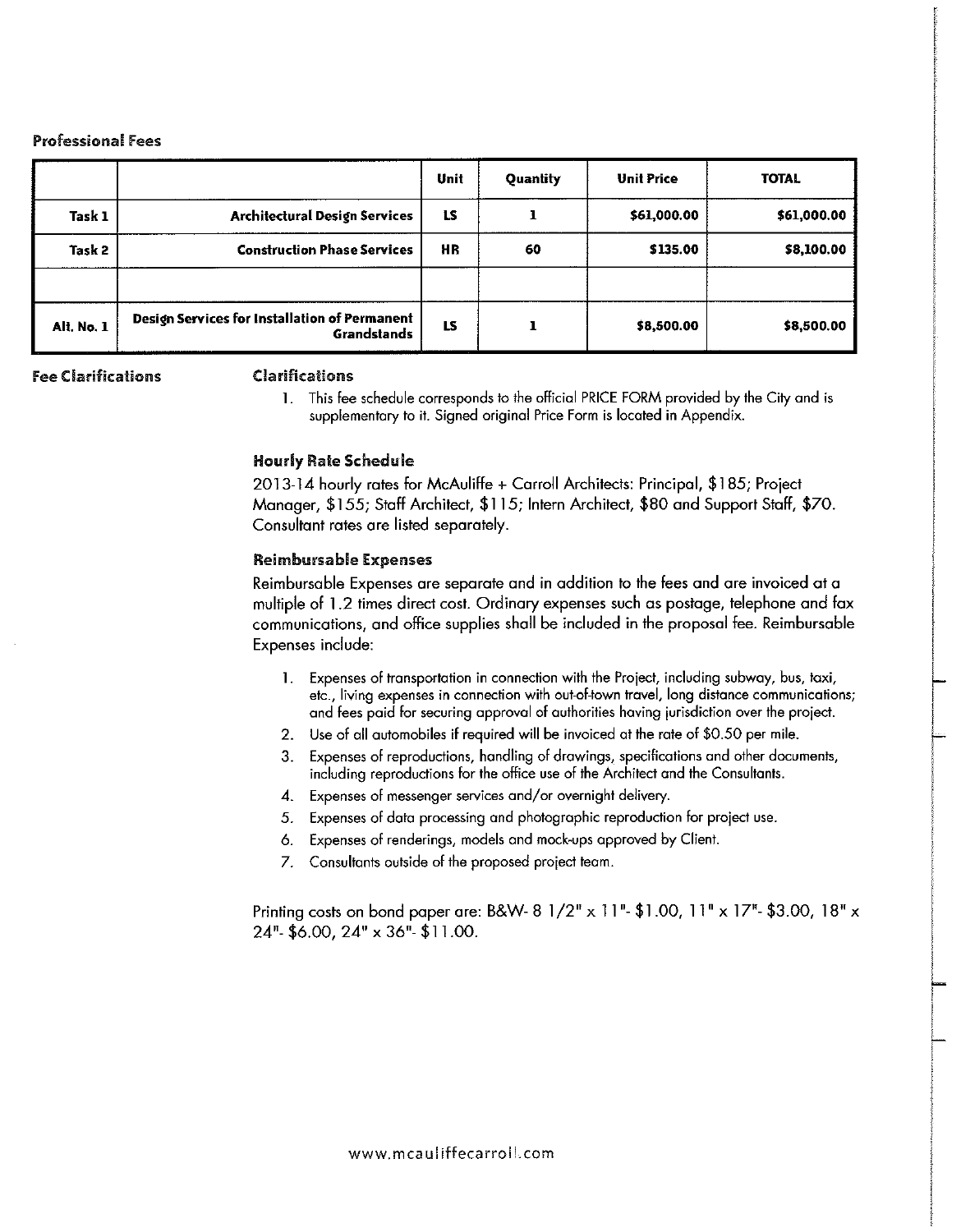#### **PROPOSAL**

The undersigned respondent declares that he/she has read the Notice of Request for Proposal, Instructions to Respondents, Affidavits and Scope of Services, Requirements, Evaluation Criteria attached, that he/she has determined the conditions affecting the proposal agrees, if this proposal is accepted, to furnish and deliver the following:

 $ph.$  n/c  $\ell$ **V L VV L CONSECTED**<br>(SIGNATURE BY AUTHORIZED REPRESENTATIVE)

The undersigned is a Corporation, Partnership or Individual under the laws of the State of

New Jersey \_\_\_\_\_ having its principal office at 32 Nassau St. Princeton, NJ 08542

| <b>COMPANY:</b> | Ford 3 Architects LLC     |
|-----------------|---------------------------|
| <b>ADDRESS:</b> | 32 Nassau Street, Floor 3 |
|                 | Princeton, NJ 08542       |
| FED. ID No.:    | 80-0082191                |
| NAME:           | Moira McClintock          |
| TELEPHONE:      | $609 - 924 - 0043$        |
| FAX:            | 609-924-2380              |
| E-MAIL:         | MoiraM@ford3.com          |
| DATE:           | September 23, 2013        |

Calhoun St. Park Improvements "Phase 2" RFP2013-27B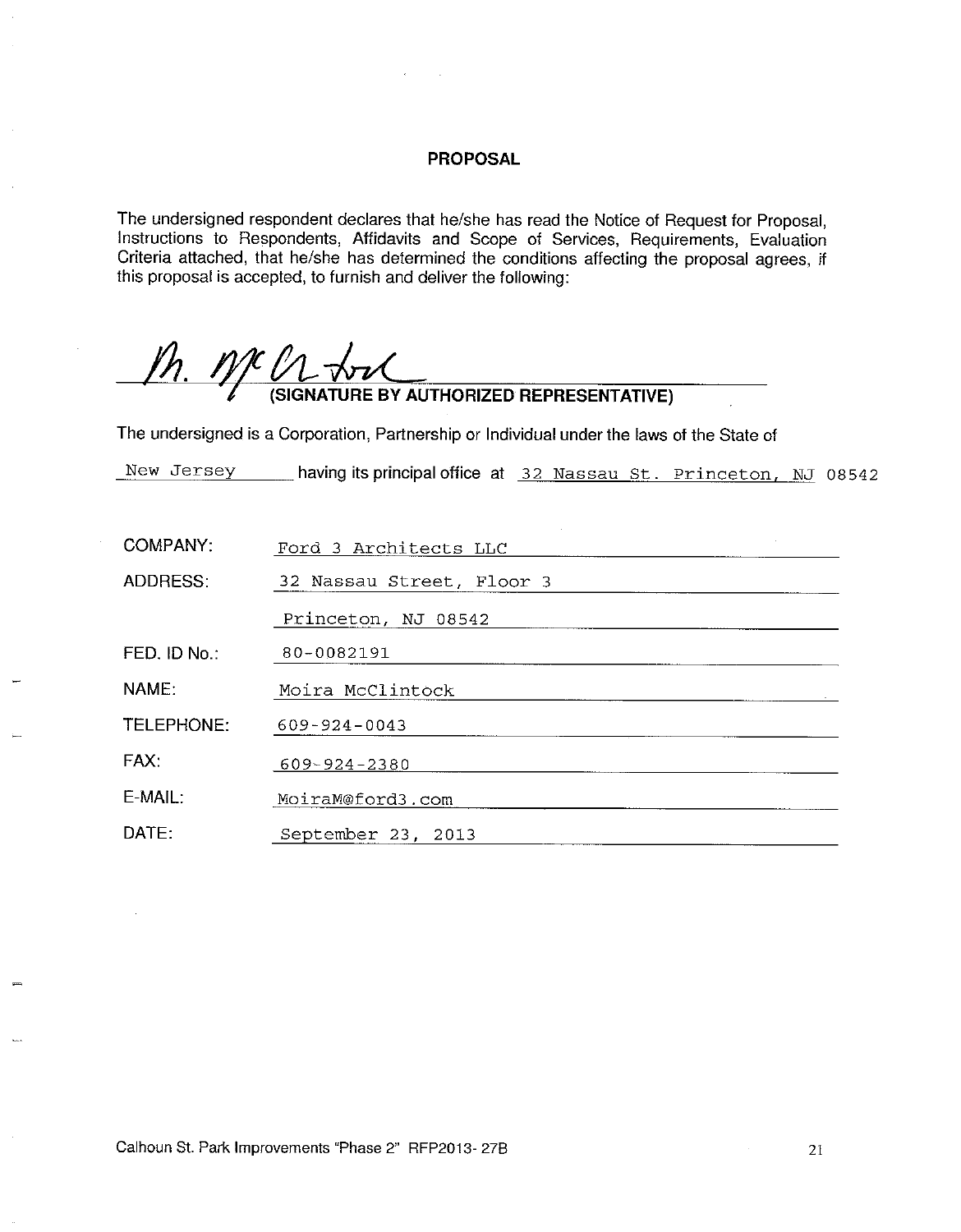#### **Price Form**

#### **Architectural Services**

#### **Calhoun Street Park Improvements** "Phase 2" 1424 New Willow Street **Trenton, New Jersey**

An Officer of the Respondent Firm must sign and date this Price Form and return with the proposal.

| <b>Description</b>                                                                                                                                                                  | Unit      | Qty. | Unit price (\$) | Total $(\$)$ |
|-------------------------------------------------------------------------------------------------------------------------------------------------------------------------------------|-----------|------|-----------------|--------------|
| General Requirements and Task Item 1<br>Architectural Design Services: including<br>Schematic Design Phase, Design<br>Development Phase, Construction<br>Documents and Bid Support. | <b>LS</b> | 1    | \$76,150.00     | \$76,150.00  |
| Task Item 2: Construction Phase Support<br><b>Services</b>                                                                                                                          | HR.       | 60   | \$125.00        | \$7,500.00   |

On the lines below, insert the Total Price for the entire Scope of Work including General Requirements, Architectural Design Services (including Schematic Design Phase, Design Development Phase, Construction Document Phase and Bid Support), and Construction **Phase Support Services.** 

Eighty three thousand six hundred and fifty dollars

**Total Amount in words** 

83,650.00 S

**Total Amount in numbers** 

Calhoun St. Park Improvements "Phase 2" RFP2013-27B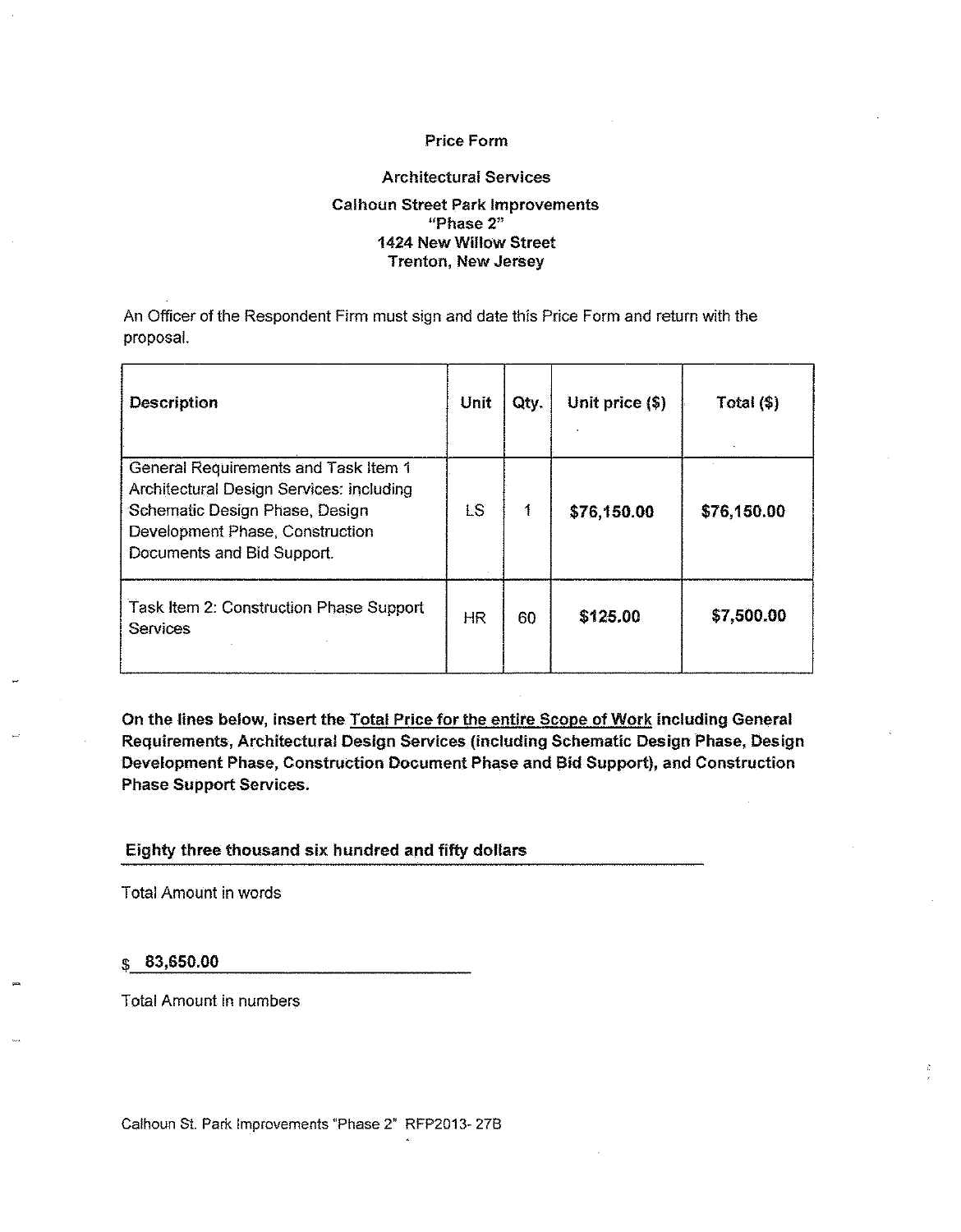#### **Alternates**

| Description                                                               | Unit | Qty. | Unit price (\$) | Total $(\$)$ |
|---------------------------------------------------------------------------|------|------|-----------------|--------------|
| Alternate 1: Design Services for Installation<br>of Permanent Grandstands | LS   |      | \$6,000.00      | \$6,000.00   |

On the lines below, insert the Total Price for Alternate 1

Six thousand dollars

 $\overline{I}$ 

Total Amount in words

 $$6000.00$ 

**Total Amount in numbers** 

The undersigned proposes to furnish and deliver the above goods/services pursuant to the RFP and made part hereof. The price provided in the Price Form shall include all equipment, materials, supplies, labor, subcontractor's fees, per diem, overhead, insurance, profit, taxes, shipping fees, warranties, submittal preparations, conformance with health and safety protocols, compliance with all regulations and other incidentals required to complete the Work as described in the Scope of Services.

Ford 3 Architects

80-0082191

Company

Federal ID#

32 Nassau Street, Floor 3 Princeton, NJ 08542

**Address** 

<sup>rc</sup>lhtort

Moira McClintock

Signature of Authorized Agent

**Print Name** 

Calhoun St. Park Improvements "Phase 2" RFP2013-27B

19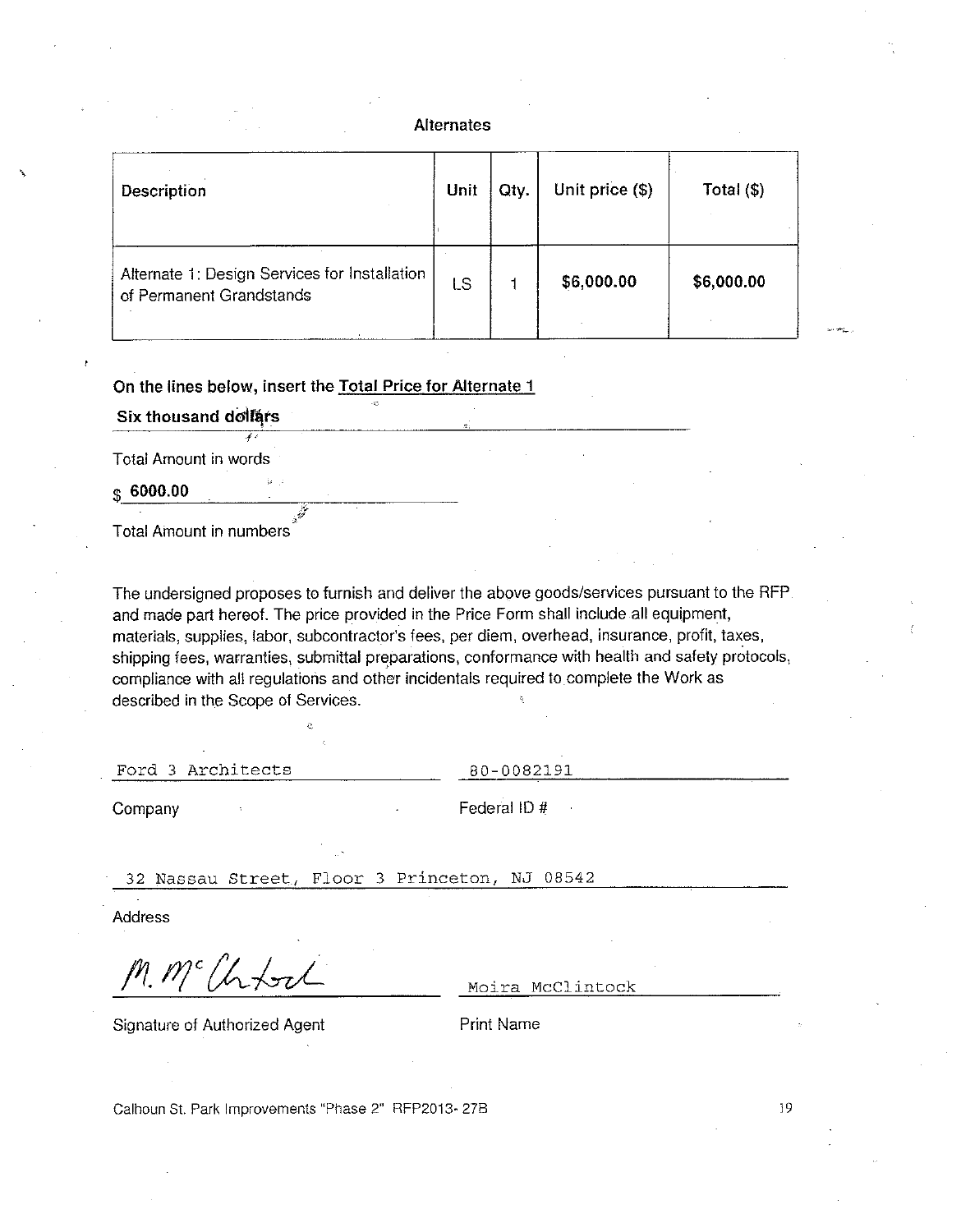Partner

 $9/23/2013$ 

Title

Date J.

 $\hat{\boldsymbol{\beta}}$ 

 $609 - 924 - 0043$ 

MoiraM@ford3.com

 $\bar{\lambda}$ 

Telephone Number

E-mail Address

Calhoun St. Park Improvements "Phase 2" RFP2013-27B

 $\sim$ 

 $\mathcal{L}_\omega$ 

 $\sim$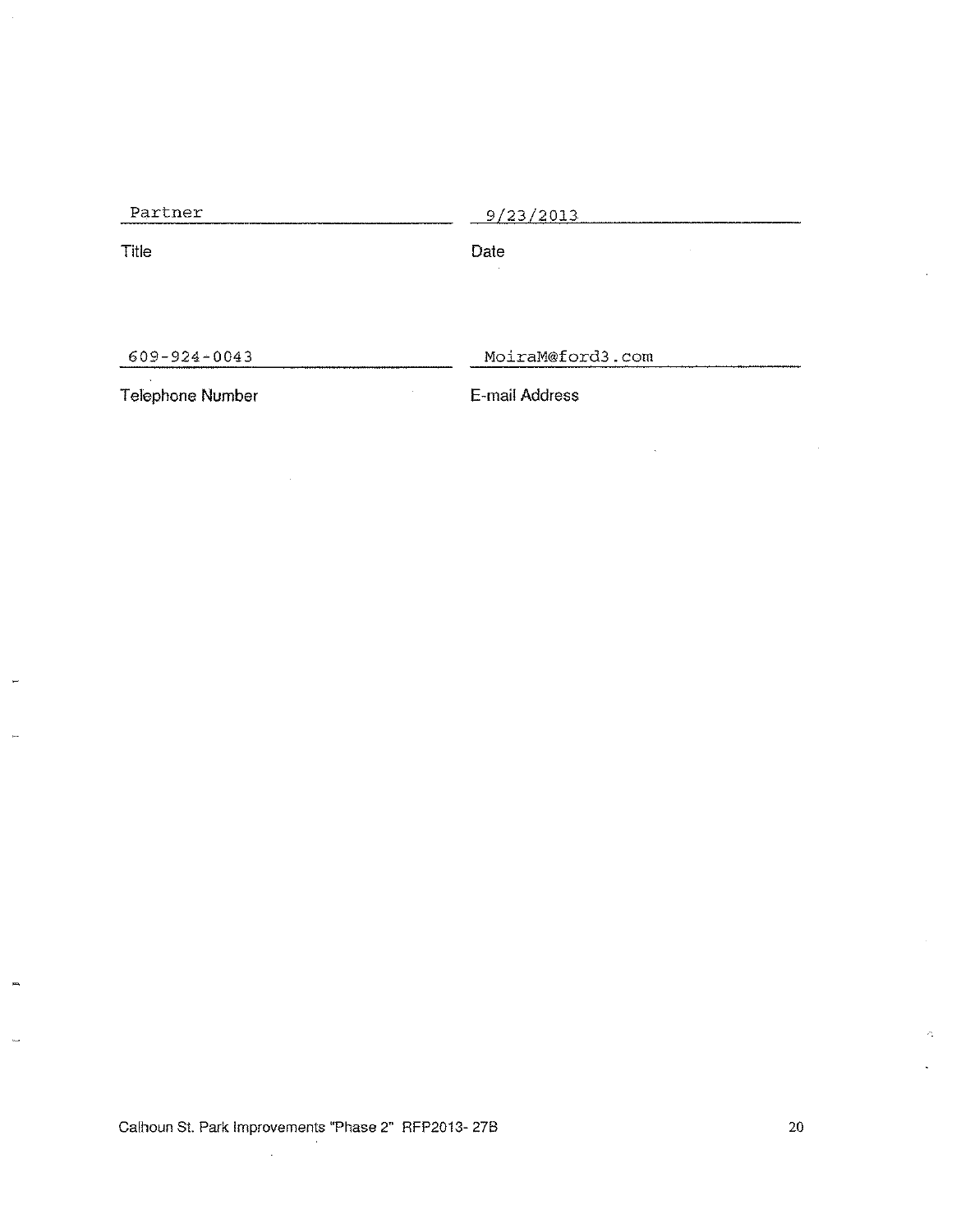

## **HOURLY RATES & REIMBURSABLE EXPENSES 2013**

**Standard Hourly Rates:** 

|  | Senior Partner | \$185 |
|--|----------------|-------|
|--|----------------|-------|

- Partner \$150
- Project Manager \$115  $\bullet$
- **Preservation Architect** \$115  $\bullet$
- Project Architect 1  $$115$  $\bullet$
- **Project Architect 2**  $$105$  $\bullet$
- $\bullet$  Project Architect 3 \$95
- Project Designer/ Draftsman 1  $$90$  $\bullet$
- Project Designer/ Draftsman 2 \$80  $\bullet$
- Project Designer/ Draftsman 3 \$70  $\bullet$
- **Support Staff** \$55  $\bullet$

Reimbursable Expenses (invoiced at 1.1cost):

- **US Mail**  $\bullet$
- Fed Ex, UPS, etc.  $\bullet$
- Copies  $\bullet$
- Printing  $\bullet$
- Photography  $\bullet$
- Courier  $\bullet$
- Consultant Fees (not defined in contract)  $\bullet$
- Travel beyond a twenty-mile radius of office  $\bullet$

A collaboration between tradition & innovation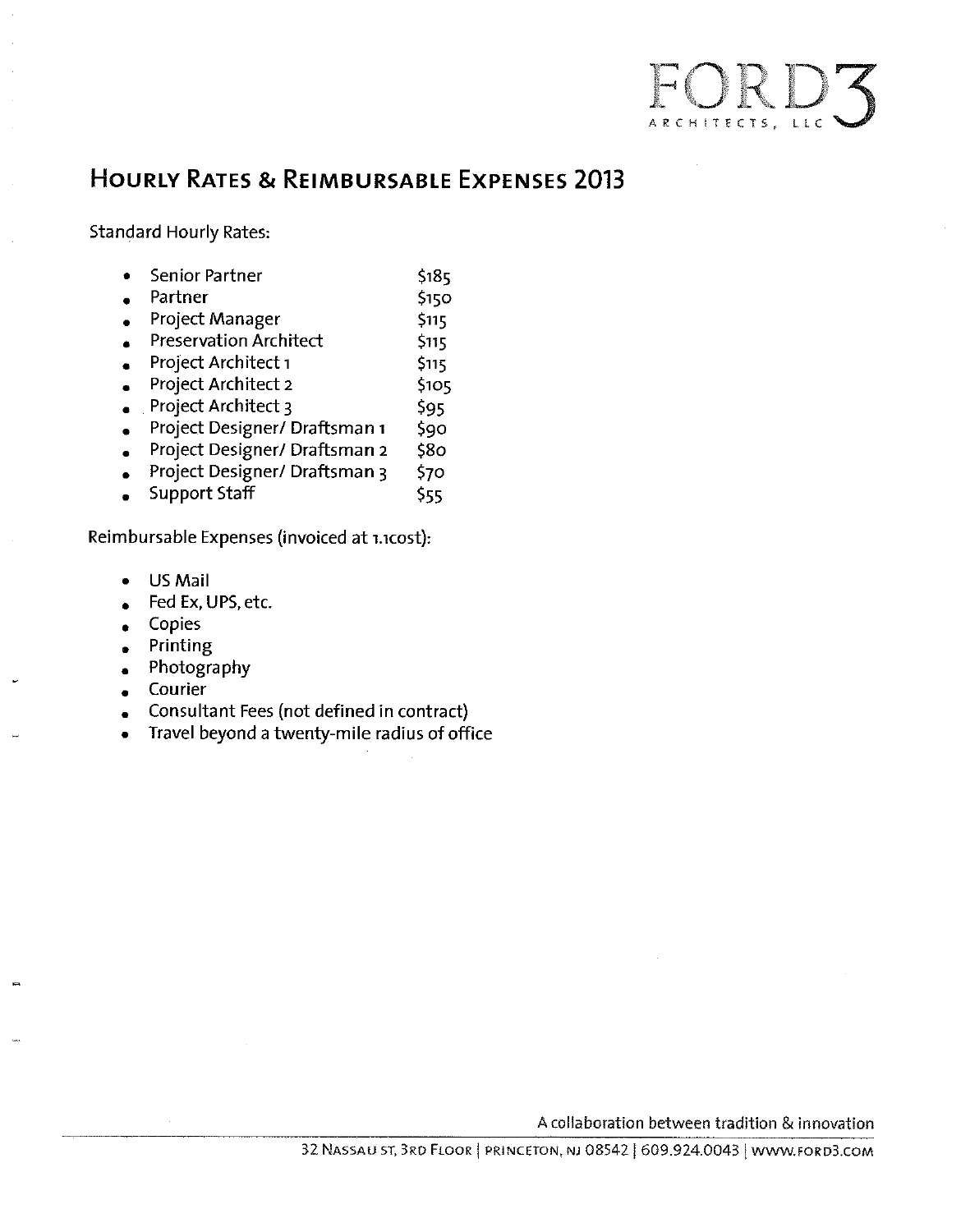# ARCHITECTS, LLC

#### **Exceptions to the RFP**

- 1. Construction Administration services beyond the 60 hour allowance established by the City.
- 2. Additional sets of review documentation beyond those described in this proposal.
- 3. We have assumed that D&RCC review will not be required due to the limited size of the facility.
- 4. We have assumed that environmental sampling, permitting or the services of a LSRP are not required. However, if a LSRP is required we have the capabilities to serve the City of Trenton.
- 5. We have assumed the new facility will not add 1/4 or more additional acres of impervious material or create an acre of disturbance, therefore the project will not be deemed a "Major Development" by NJAC 7:8 and a stormwater management design will not be required.
- 6. NJDEP permitting for water and sewer are generally not required for projects less than 12,000 GPD or 8,000 GPD respectively. As this project does not appear to require water and sewer flows of this magnitude we have excluded this for the scope of work. However, if as the project progresses NJDEP permitting is discovered to be required our team can provided this service.

A collaboration between tradition & innovation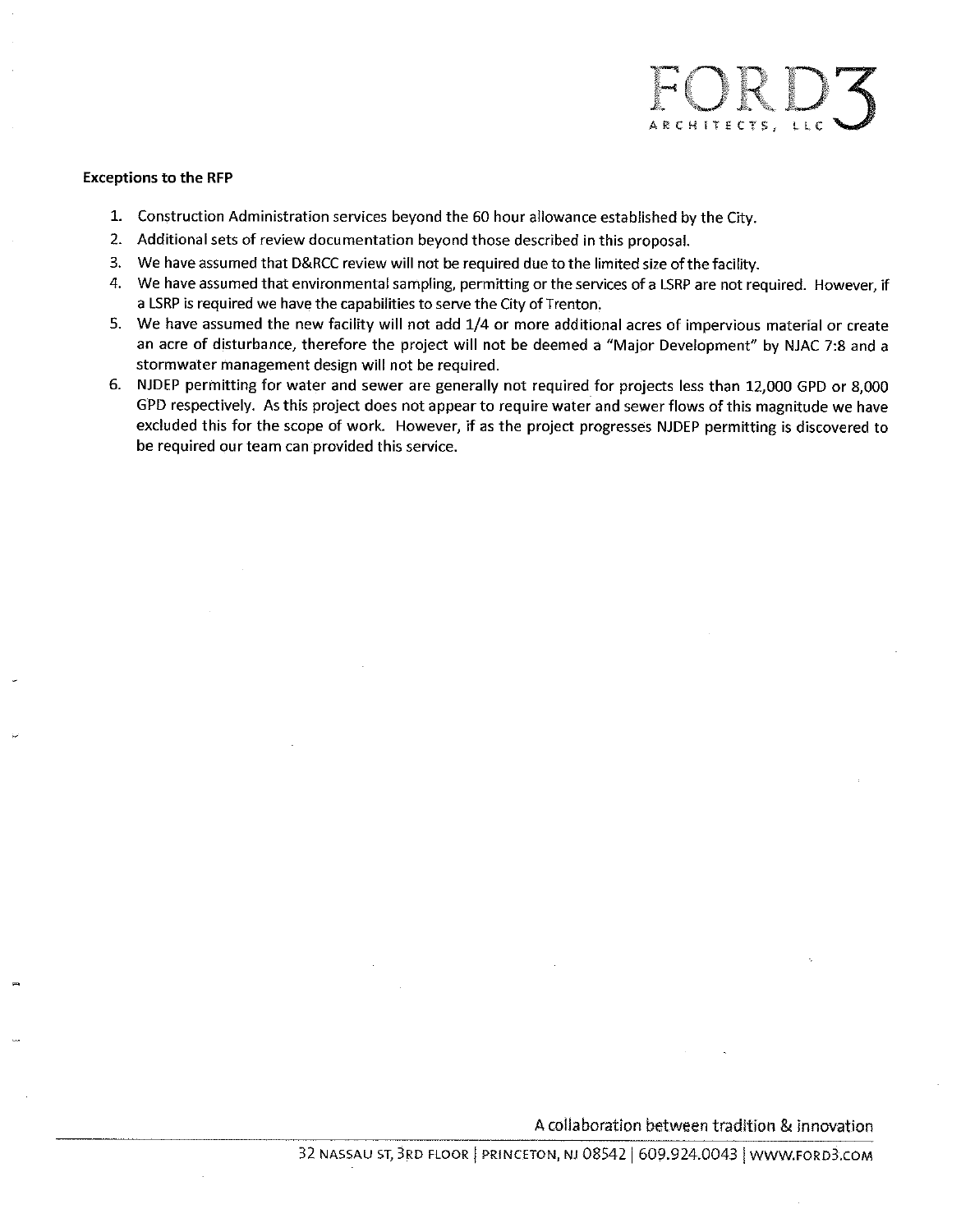#### **PROPOSAL**

÷.

The undersigned respondent declares that he/she has read the Notice of Request for Proposal, Instructions to Respondents, Affidavits and Scope of Services, Requirements, Evaluation Criteria attached, that he/she has determined the conditions affecting the proposal agrees, if this proposal is accepted, to furnish and deliver the following:

|                 | (SIGNATURE BY AUTHORIZED REPRESENTATIVE)                                                                                                                                                                                            |  |  |  |  |
|-----------------|-------------------------------------------------------------------------------------------------------------------------------------------------------------------------------------------------------------------------------------|--|--|--|--|
|                 | The undersigned is a Corporation, Partnership or Individual under the laws of the State of                                                                                                                                          |  |  |  |  |
|                 |                                                                                                                                                                                                                                     |  |  |  |  |
|                 |                                                                                                                                                                                                                                     |  |  |  |  |
| <b>COMPANY:</b> | Clarke Caton Hintz Manual Art and Transaction and Transaction and Transaction and Transaction and Transaction                                                                                                                       |  |  |  |  |
| ADDRESS:        |                                                                                                                                                                                                                                     |  |  |  |  |
|                 | Trenton, NJ 08608<br><u> 1980 - Jan Barbara (j. 1980)</u>                                                                                                                                                                           |  |  |  |  |
| FED. ID No.:    | 22-2770-153                                                                                                                                                                                                                         |  |  |  |  |
| NAME:           | George M. Hibbs <b>Example 2018</b> Contract the Manual Contract of the Manual Contract of the Manual Contract of the Manual Contract of the Manual Contract of the Manual Contract of the Manual Contract of the Manual Contract o |  |  |  |  |
| TELEPHONE:      |                                                                                                                                                                                                                                     |  |  |  |  |
| FAX:            |                                                                                                                                                                                                                                     |  |  |  |  |
| E-MAIL:         | ghibbs@cchnj.com                                                                                                                                                                                                                    |  |  |  |  |
| DATE:           | October 8, 2013                                                                                                                                                                                                                     |  |  |  |  |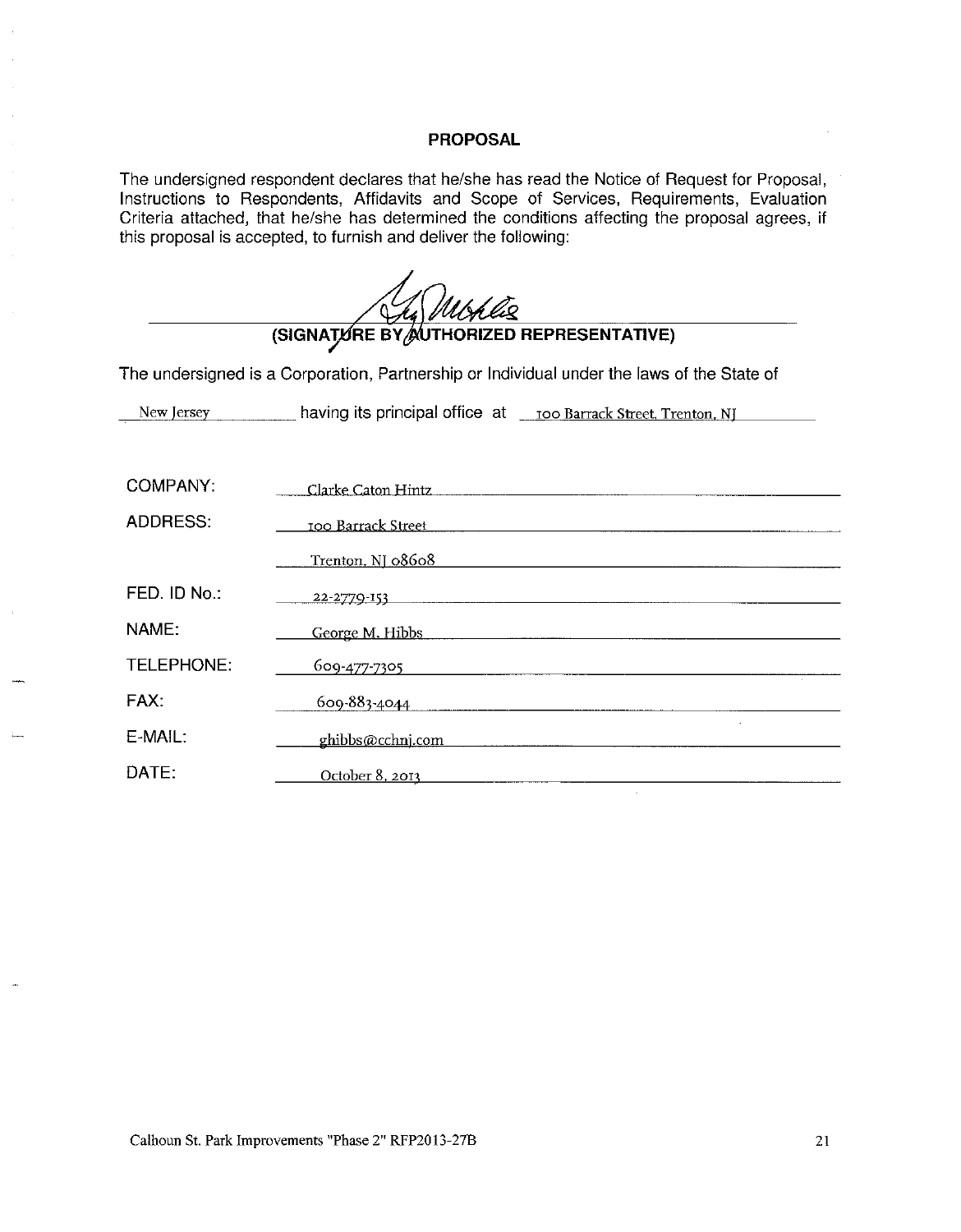### **Price Form**

#### **Architectural Services**

#### **Calhoun Street Park Improvements** "Phase 2" 1424 New Willow Street **Trenton, New Jersey**

An Officer of the Respondent Firm must sign and date this Price Form and return with the proposal.

| <b>Description</b>                                                                                                                                                                  | Unit      | Qty. | Unit price $(\$)$ | Total $(\$)$ |
|-------------------------------------------------------------------------------------------------------------------------------------------------------------------------------------|-----------|------|-------------------|--------------|
| General Requirements and Task Item 1<br>Architectural Design Services: including<br>Schematic Design Phase, Design<br>Development Phase, Construction<br>Documents and Bid Support. | LS        |      |                   | \$74,125     |
| Task Item 2: Construction Phase Support<br><b>Services</b>                                                                                                                          | <b>HR</b> | 60   | \$130             | \$7,800      |

On the lines below, insert the Total Price for the entire Scope of Work including General Requirements, Architectural Design Services (including Schematic Design Phase, Design Development Phase, Construction Document Phase and Bid Support), and **Construction Phase Support Services.** 

Eighty-one Thousand Nine Hundred Twenty-Five Dollars

**Total Amount in words** 

| \$<br>00<br>$\sim$ |
|--------------------|
|                    |

Total Amount in numbers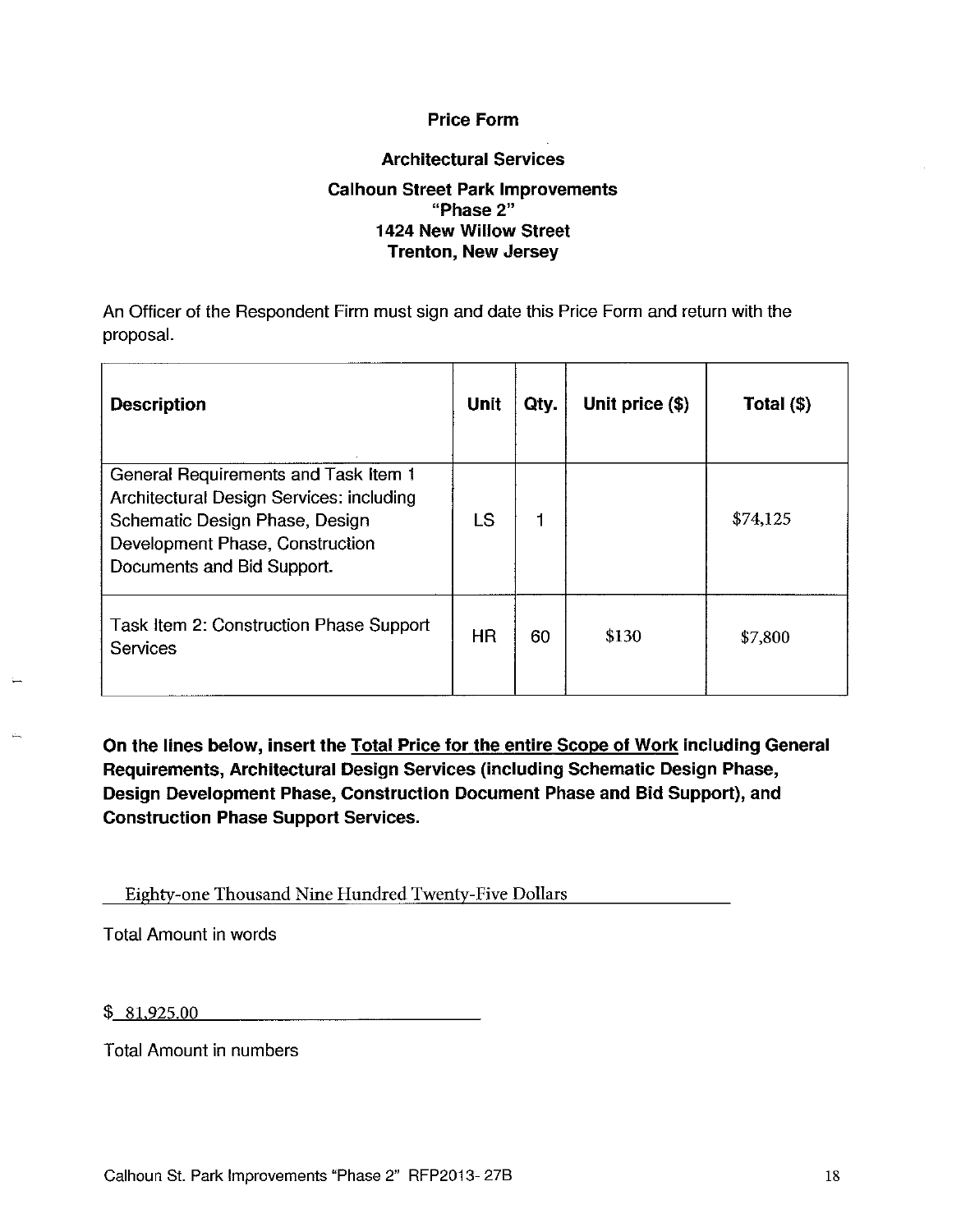#### **Alternates**

| <b>Description</b>                                                        | Unit | Qty. | Unit price (\$) | Total (\$) |
|---------------------------------------------------------------------------|------|------|-----------------|------------|
| Alternate 1: Design Services for Installation<br>of Permanent Grandstands | LS   |      |                 | \$41,110   |

#### On the lines below, insert the Total Price for Alternate 1

Forty-one Thousand One Hundred Ten Dollars

**Total Amount in words** 

 $\frac{1}{2}$  41,110.00

**Total Amount in numbers** 

The undersigned proposes to furnish and deliver the above goods/services pursuant to the RFP and made part hereof. The price provided in the Price Form shall include all equipment. materials, supplies, labor, subcontractor's fees, per diem, overhead, insurance, profit, taxes, shipping fees, warranties, submittal preparations, conformance with health and safety protocols, compliance with all regulations and other incidentals required to complete the Work as described in the Scope of Services.

Clarke Caton Hintz 22-2779-153

Company

Federal ID#

100 Barrack Street, Trenton, NJ 08608

**Address** 

Signature of Authorized Agent

George M. Hibbs, AIA

**Print Name**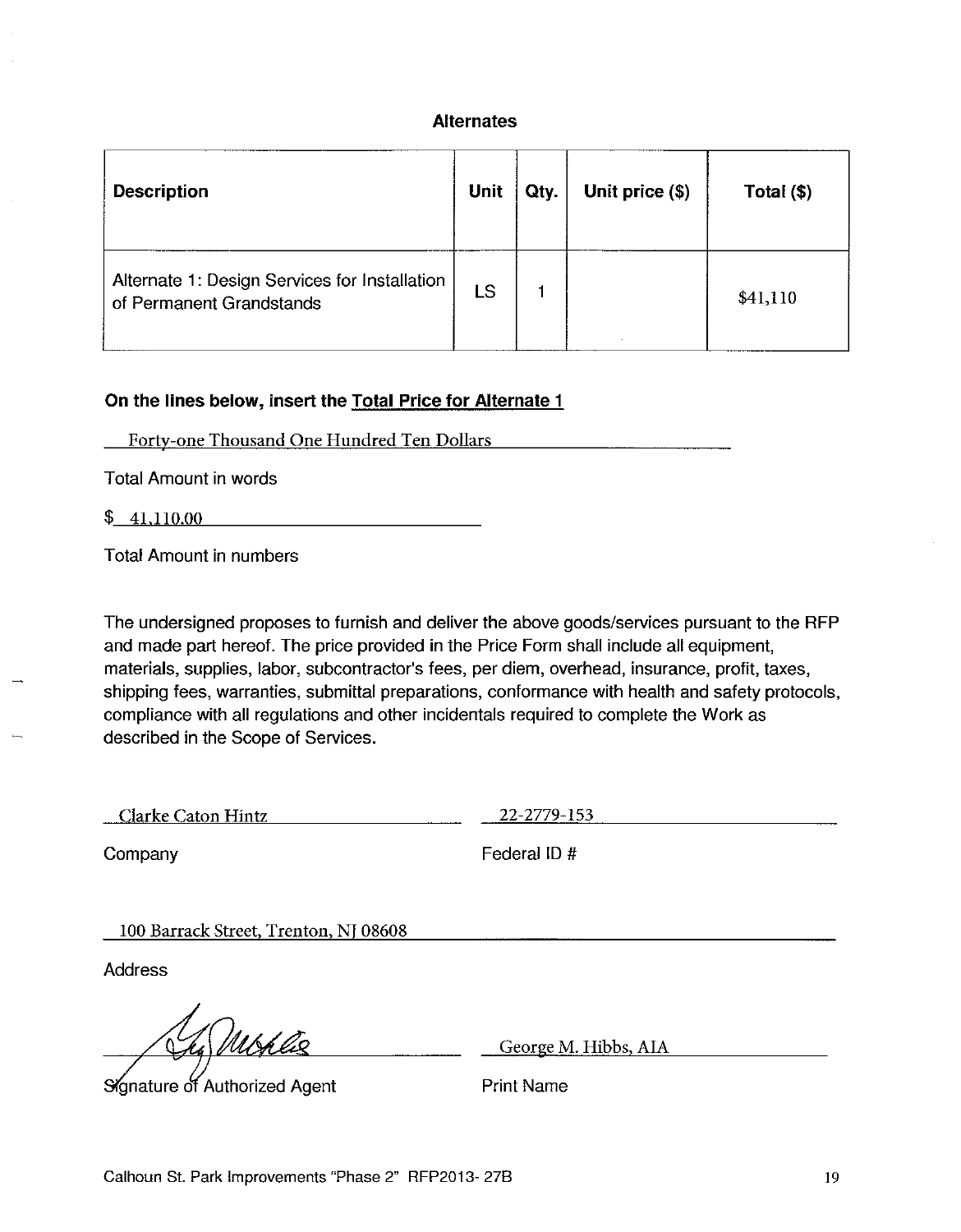| Principal | October 8, 2013 |  |
|-----------|-----------------|--|
|           |                 |  |

Title

Date

609-883-8383 Ext. 305

ghibbs@cchnj.com

**Telephone Number** 

E-mail Address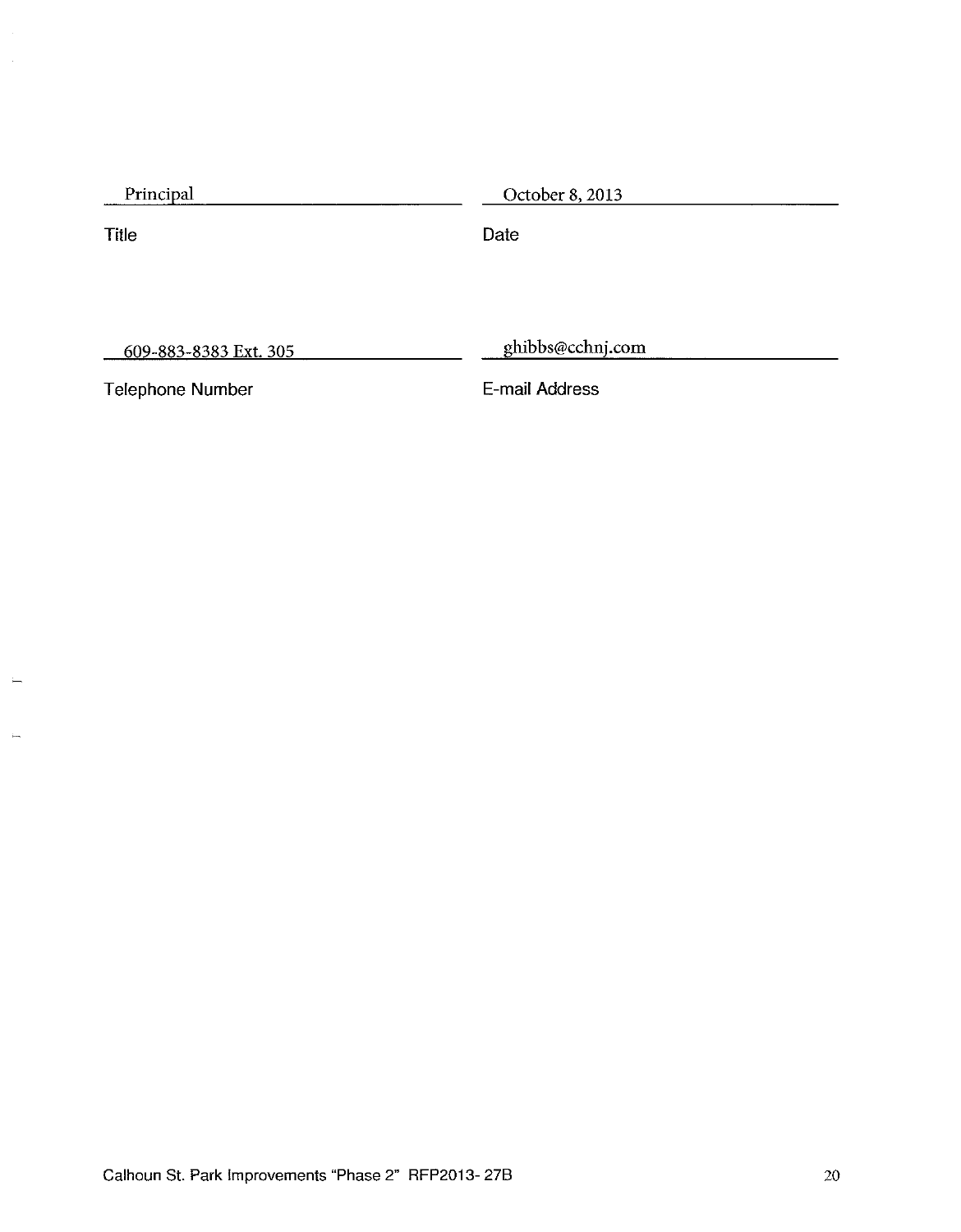

**Clarke Caton Hintz** 

Architecture Planning Landscape Architecture

## **CLARKE CATON HINTZ** 2013 Professional Architectural Hourly Rates

| 100 Barrack Street                       | Partner                                                    | \$195.00          |
|------------------------------------------|------------------------------------------------------------|-------------------|
| Trenton NJ 08608<br>clarkecatonhintz.com | Associate Partner                                          | \$16,00           |
| Tel: 609 883 8383                        | Senior Associate/Director                                  | \$145.00          |
| Fax: 609 883 4044                        | Associate/Project Manager                                  | \$130.00          |
|                                          | <b>Project Architect/Planner</b>                           | \$IIO.00          |
|                                          | Staff $(3.1 \times$ direct salary – not to exceed \$95/hr) | $$75$ to $$95.00$ |

George M. Hibbs, AIA, Principal

John Clarke, FAIA Philip Caton, FAICP Carl Hintz, AICP, ASLA John Hatch, AIA George Hibbs, AIA Brian Slaugh, AICP Michael Sullivan, AICP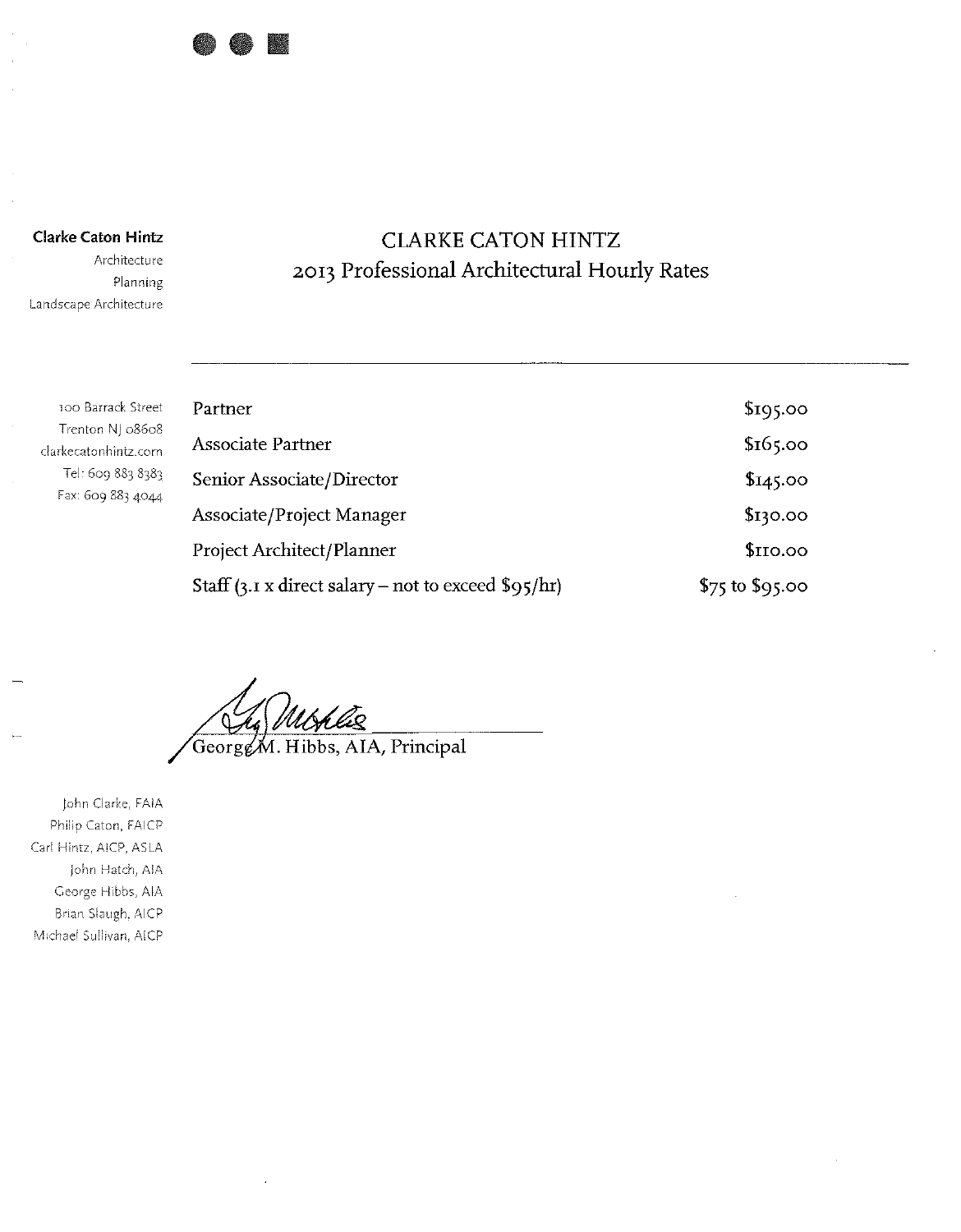#### SECTION 5 - EXCEPTIONS TO THE RFP

#### **Clarke Caton Hintz**

Architecture Planning Landscape Architecture

#### **Assumptions / Exclusions:**

- Scope / Budget / Duration The entire RFP proposal and fee is predicated upon the T. potential new construction of up to a 3,000 SF, one-story facility. Per the RFP, the budget is estimated at \$500,000. Assumes approximately 150'-0" bleachers to hold 750 spectators. The duration shall be 4 months for design and construction documents and approximately  $4 - 6$  months for construction. Any increase to the scope, budget or extension to the schedule will require renegotiation of fee and/or time and materials extension based on standard hourly rates, with adjustments for normal annual increases.
- Per the RFP, inclusive of all team members, the entire team proposal for  $2.$ administration of the construction contract shall be 60 HOURS TOTAL. Any requested increase to this total shall be at the hourly rates included in the proposal.
- Any and all Environmental design, engineering, remediation and/or abatement  $\overline{3}$ . oversight is excluded from this proposal.
- Our fee proposal is based on producing one set of construction documents for the  $\overline{4}$ purpose of a bidding a single project. Should the project not be constructed under one contract, Clarke Caton Hintz will seek compensation for additional services.
- The fee excludes LEED design, solar/photovoltaic design, BIM design, energy 5. modeling, computerized energy analysis and life cycle costs, commissioning and/or assisting commissioning agents in their preparation of calculations and documentation, start-up, training, etc.
- 6. Excludes engineering as follows: Specialty lighting design, specialty acoustical design, traffic design, off-site improvements, food service, etc.
- Additional insurance coverage required by the client for workers compensation, 7. employer's liability insurance, comprehensive general, automobile, and professional liability insurance coverage beyond current policy coverages will be considered reimbursable expenses and billed to the client. Certificates of Insurance are included in the fee proposal.
- 8. Excludes costs and fees to utility companies for the installation of new services. These will either be paid directly by the owner or as an allowance in the specifications which the contractor will use to pay the utilities on behalf of the owner.
- Cost for preparing government funded equipment rebate applications.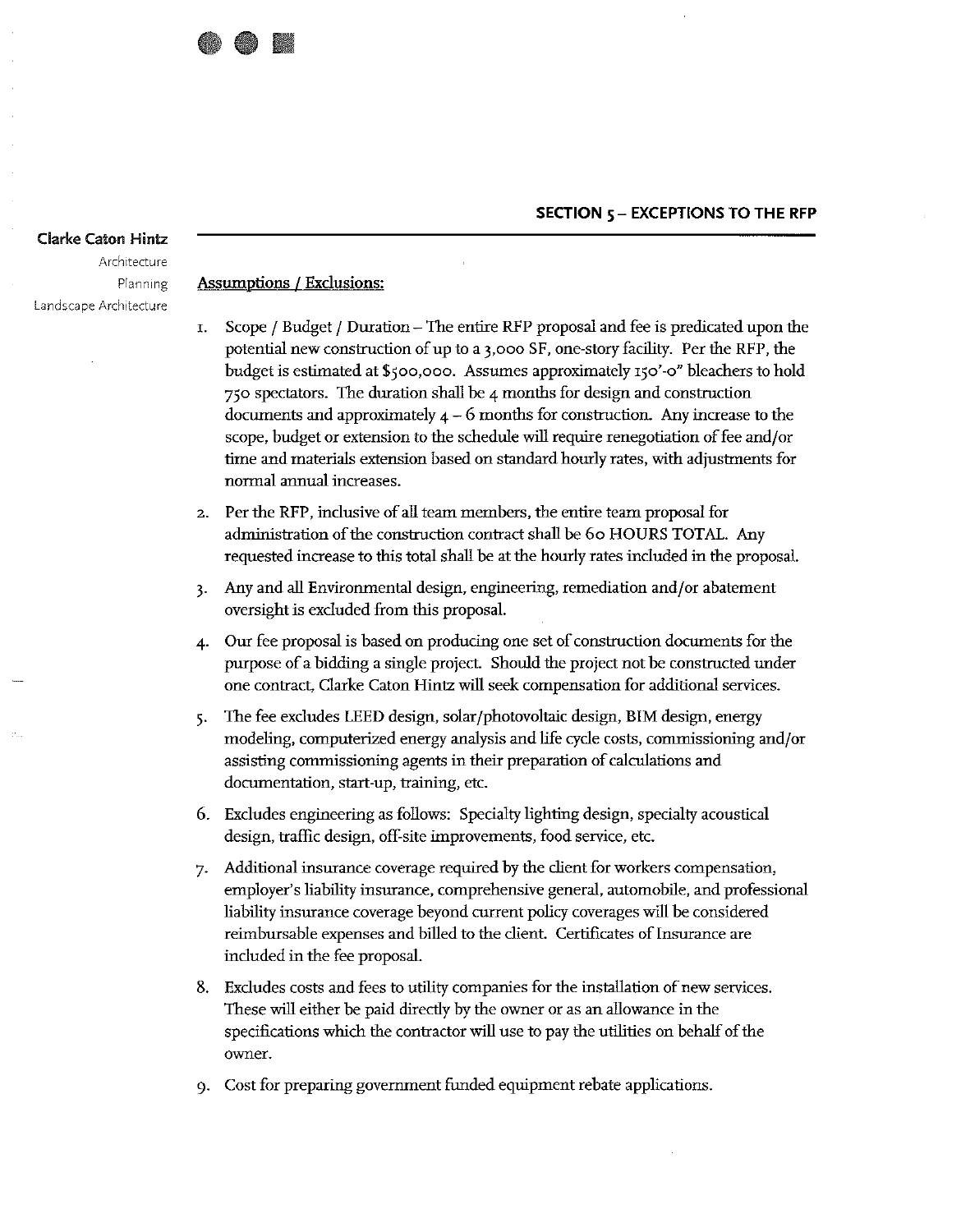#### **PROPOSAL**

The undersigned respondent declares that he/she has read the Notice of Request for Proposal, Instructions to Respondents, Affidavits and Scope of Services, Requirements, Evaluation Criteria attached, that he/she has determined the conditions affecting the proposal agrees, if this proposal is accepted, to furnish and deliver the following:

 $Jz$ BY AUTHORIZED REPRESENTATIVE) **(SIGNATUR** 

The undersigned is a Corporation, PERTORY SAY AND MOULT Under the laws of the State of

having its principal office at 250 Phillips Blvd., Suite 295, Ewing, NJ New Jersey

08618

| <b>COMPANY:</b> | The Vaughn Collaborative     |
|-----------------|------------------------------|
| <b>ADDRESS:</b> | 250 Phillips Blvd., Ste. 295 |
|                 | Ewing, NJ 08618-1433         |
| FED. ID No.:    | 22-3534761                   |
| NAME:           | Ronald E. Vaughn, Jr.        |
| TELEPHONE:      | 609/530-7400                 |
| FAX:            | 609/530-7418                 |
| E-MAIL:         | cvaughn@tvcarch.com          |
| DATE:           |                              |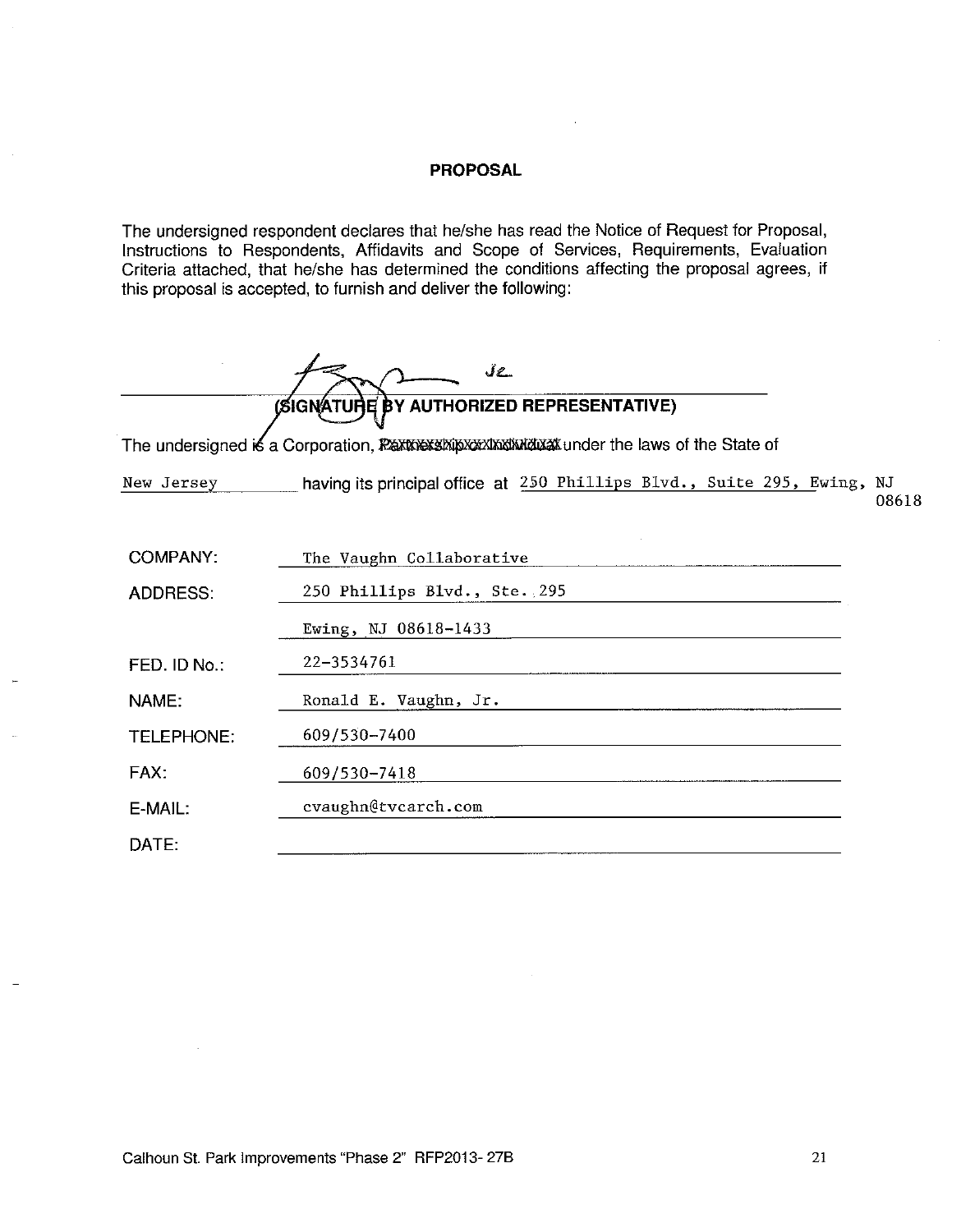#### **Price Form**

#### **Architectural Services**

#### **Calhoun Street Park Improvements** "Phase 2" 1424 New Willow Street **Trenton, New Jersey**

An Officer of the Respondent Firm must sign and date this Price Form and return with the proposal.

| <b>Description</b>                                                                                                                                                                  | Unit      | Qty. |               | Unit price (\$)  | Total (\$) |
|-------------------------------------------------------------------------------------------------------------------------------------------------------------------------------------|-----------|------|---------------|------------------|------------|
| General Requirements and Task Item 1<br>Architectural Design Services: including<br>Schematic Design Phase, Design<br>Development Phase, Construction<br>Documents and Bid Support. | LS        |      | A/E<br> Civil | 29,500<br>8,500* | \$38,000   |
| Task Item 2: Construction Phase Support<br><b>Services</b>                                                                                                                          | <b>HR</b> | 60   |               | 110              | \$6,600    |

#### \* Does not include environmental

On the lines below, insert the Total Price for the entire Scope of Work including General Requirements, Architectural Design Services (including Schematic Design Phase, Design Development Phase, Construction Document Phase and Bid Support), and Construction **Phase Support Services.** 

Forty-four thousand, six hundred dollars and zero cents

Total Amount in words

 $$44,600.00$ 

**Total Amount in numbers**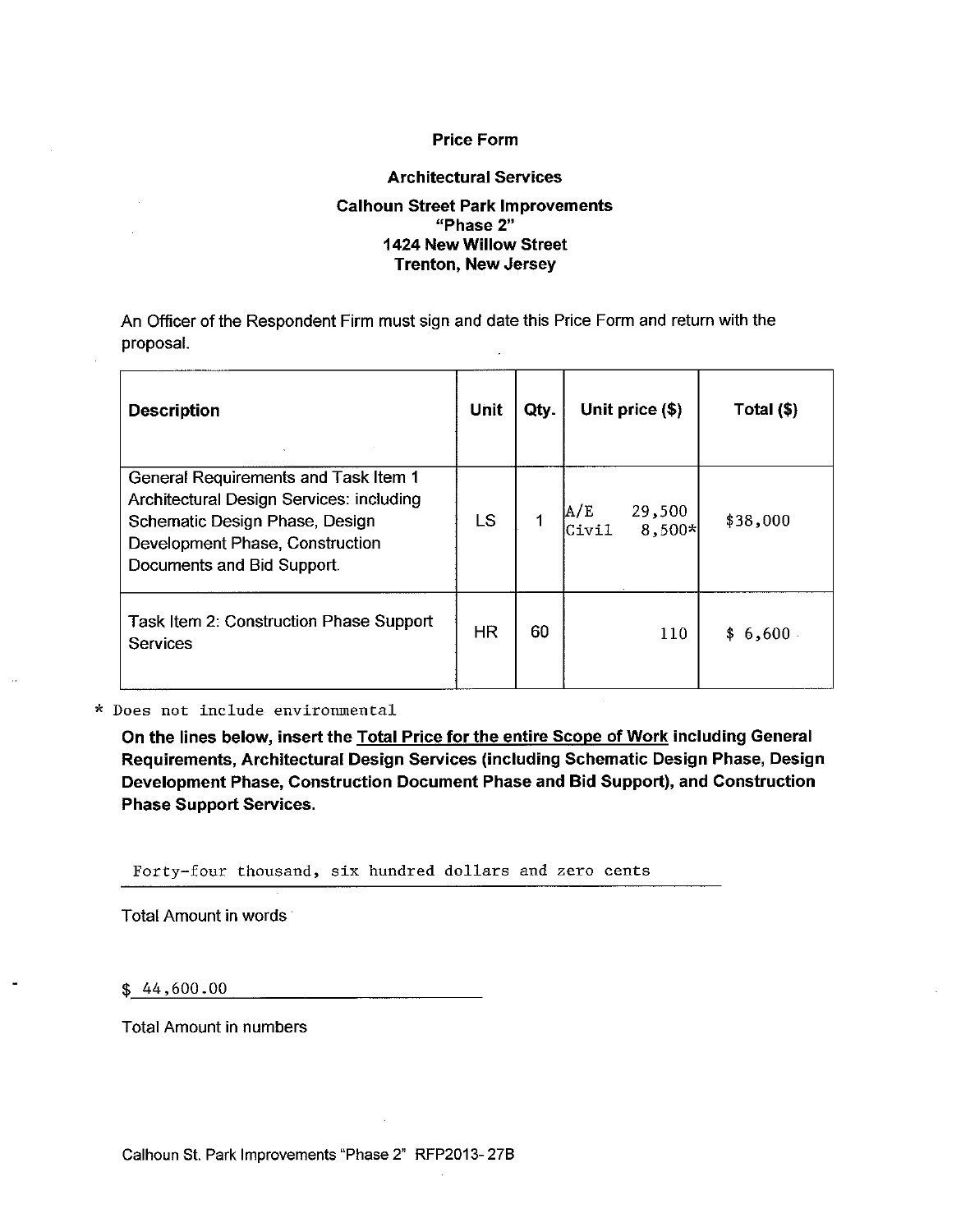#### **Alternates**

| <b>Description</b>                                                        | Unit | Qty. | Unit price (\$) | Total (\$) |
|---------------------------------------------------------------------------|------|------|-----------------|------------|
| Alternate 1: Design Services for Installation<br>of Permanent Grandstands | LS   |      | 8,890           | \$8,890    |

#### On the lines below, insert the Total Price for Alternate 1

Eight thousand, eight hundred ninety dollars and zero cents

**Total Amount in words** 

| \$<br>$\Omega$<br>ω<br>۰.<br><br>. . |  | -----------<br>$\cdots$<br>--- |
|--------------------------------------|--|--------------------------------|
|                                      |  |                                |

**Total Amount in numbers** 

The undersigned proposes to furnish and deliver the above goods/services pursuant to the RFP and made part hereof. The price provided in the Price Form shall include all equipment, materials, supplies, labor, subcontractor's fees, per diem, overhead, insurance, profit, taxes, shipping fees, warranties, submittal preparations, conformance with health and safety protocols, compliance with all regulations and other incidentals required to complete the Work as described in the Scope of Services.

| The Vaughn Collaborative |  |  |  |
|--------------------------|--|--|--|
|--------------------------|--|--|--|

22-3534761

Company

Federal ID#

250 Phillips Boulevard, Suite 295, Ewing, NJ 08618-1433

**Address** 

Ronald E. Vaughn, Jr.

ຣິignaturັ<del>e o</del>f Authorized Agent

**Print Name**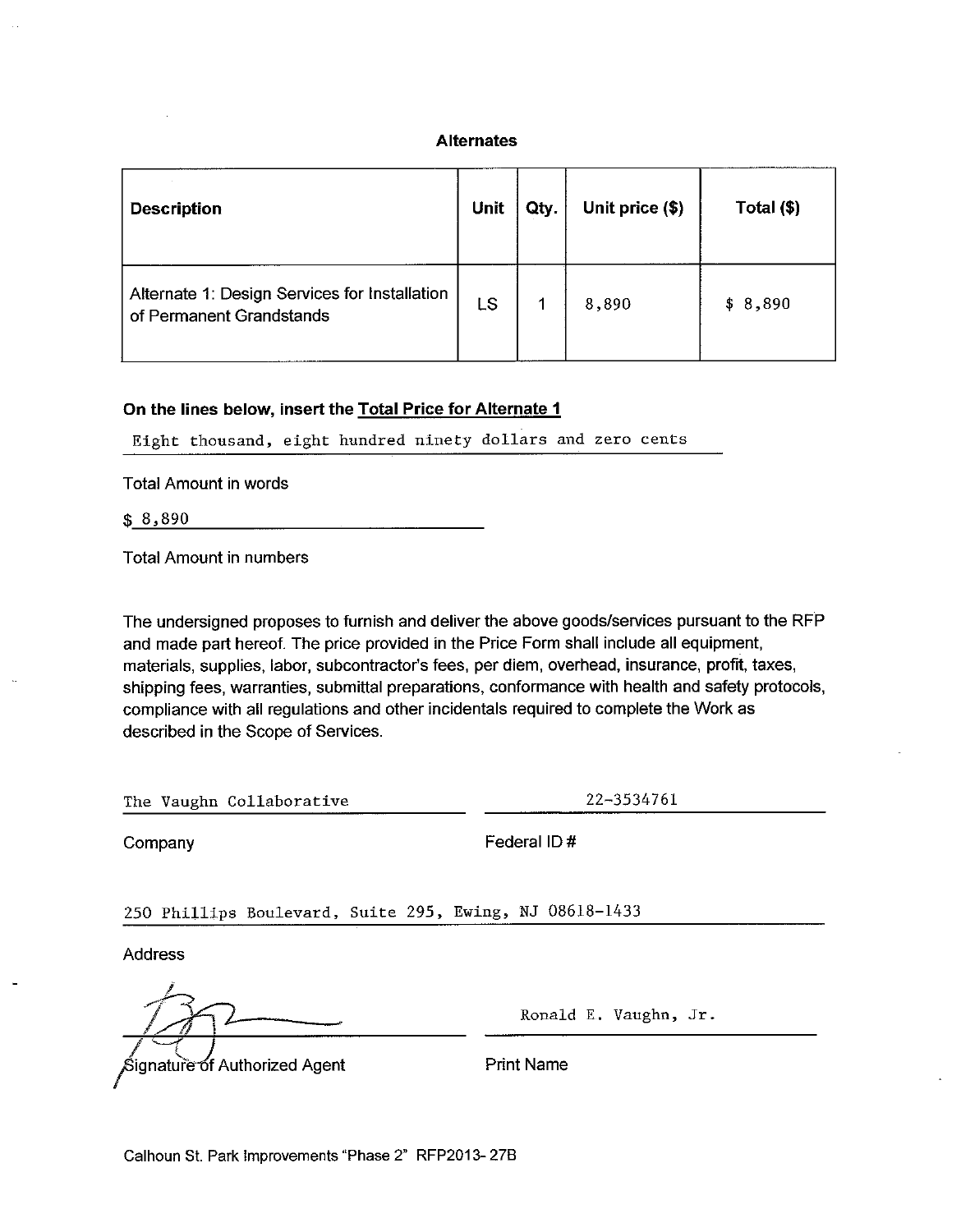| Principal    | September 20, 2013 |  |
|--------------|--------------------|--|
| <b>Title</b> | Date               |  |
|              |                    |  |
|              |                    |  |

 $\sim$ 

609/530-7400

cvaughn@tvcarch.com

Telephone Number

 $\frac{1}{2}$ 

**.** 

E-mail Address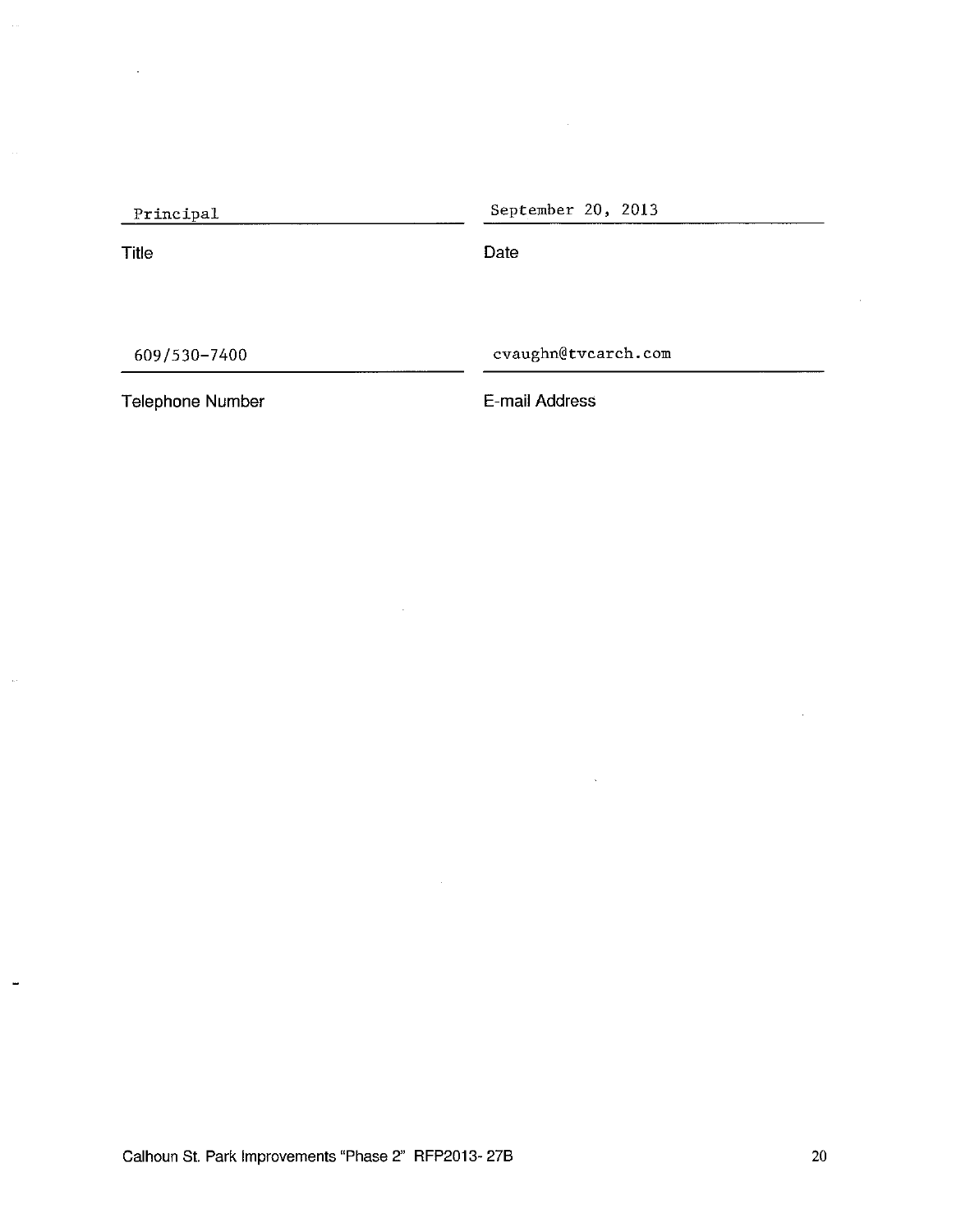#### **PROPOSAL**

The undersigned respondent declares that he/she has read the Notice of Request for Proposal, Instructions to Respondents, Affidavits and Scope of Services, Requirements, Evaluation Criteria attached, that he/she has determined the conditions affecting the proposal agrees, if this proposal is accepted, to furnish and deliver the following:

Tuissy Cuorneel

The undersigned is a Corporation, Partnership or Individual under the laws of the State of

PENNSYLVANIA having its principal office at 1600 WALNUT 87. PHILADEUMING

| <b>COMPANY:</b>   | SMP ARCHITECTS           |
|-------------------|--------------------------|
| <b>ADDRESS:</b>   | 1600 WALNUT ST 2ND FLOOR |
|                   | PHILADELPHIA PA 19103    |
| FED. ID No.:      | 232792771                |
| NAME:             | MISSY MAXEVEN            |
| <b>TELEPHONE:</b> | $215 - 985 - 4410$       |
| FAX:              | $215 - 985 - 4430$       |
| $E-MAIL$ :        | mmm@smparchitects.com    |
| DATE:             | 9/18/2013                |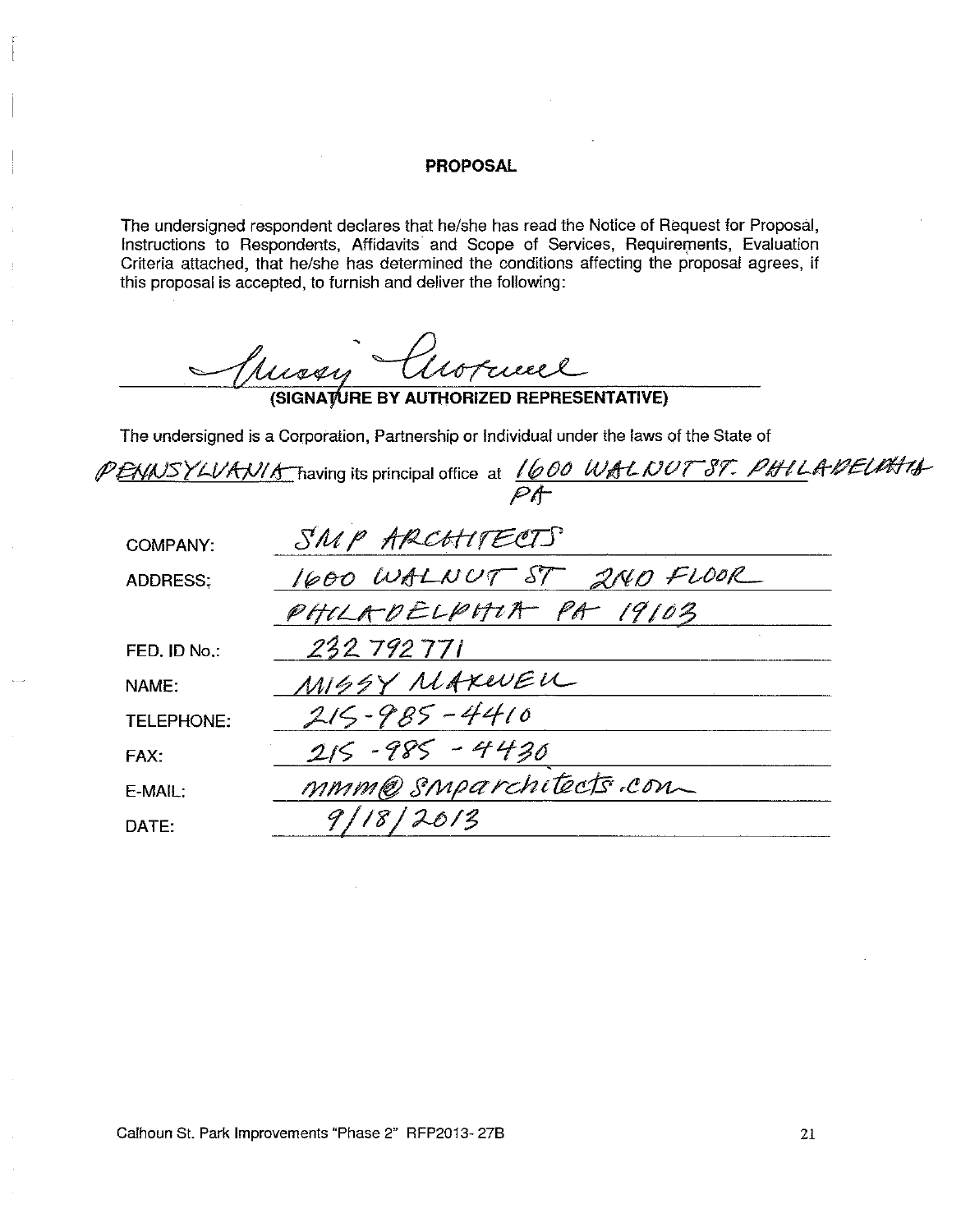#### **Price Form**

#### **Architectural Services**

#### **Calhoun Street Park Improvements** "Phase 2" 1424 New Willow Street **Trenton, New Jersey**

An Officer of the Respondent Firm must sign and date this Price Form and return with the proposal.

| <b>Description</b>                                                                                                                                                                  | <b>Unit</b> | Qty. | Unit price (\$)          | Total (\$)              |
|-------------------------------------------------------------------------------------------------------------------------------------------------------------------------------------|-------------|------|--------------------------|-------------------------|
| General Requirements and Task Item 1<br>Architectural Design Services: including<br>Schematic Design Phase, Design<br>Development Phase, Construction<br>Documents and Bid Support. | LS          | 1    | $$88,000 -$<br>\$104,500 | \$88,000 -<br>\$104.500 |
| Task Item 2: Construction Phase Support<br><b>Services</b>                                                                                                                          | <b>HR</b>   | 60   | \$100/HR                 | \$6,000                 |

On the lines below, insert the Total Price for the entire Scope of Work including General Requirements, Architectural Design Services (including Schematic Design Phase, Design Development Phase, Construction Document Phase and Bid Support), and Construction **Phase Support Services.** 

Ninty Four Thousand Dollars - One Hundred and Ten Thousand Five Hundred Dollars

**Total Amount in words** 

\$94,000 - \$110,500 \$

**Total Amount in numbers**